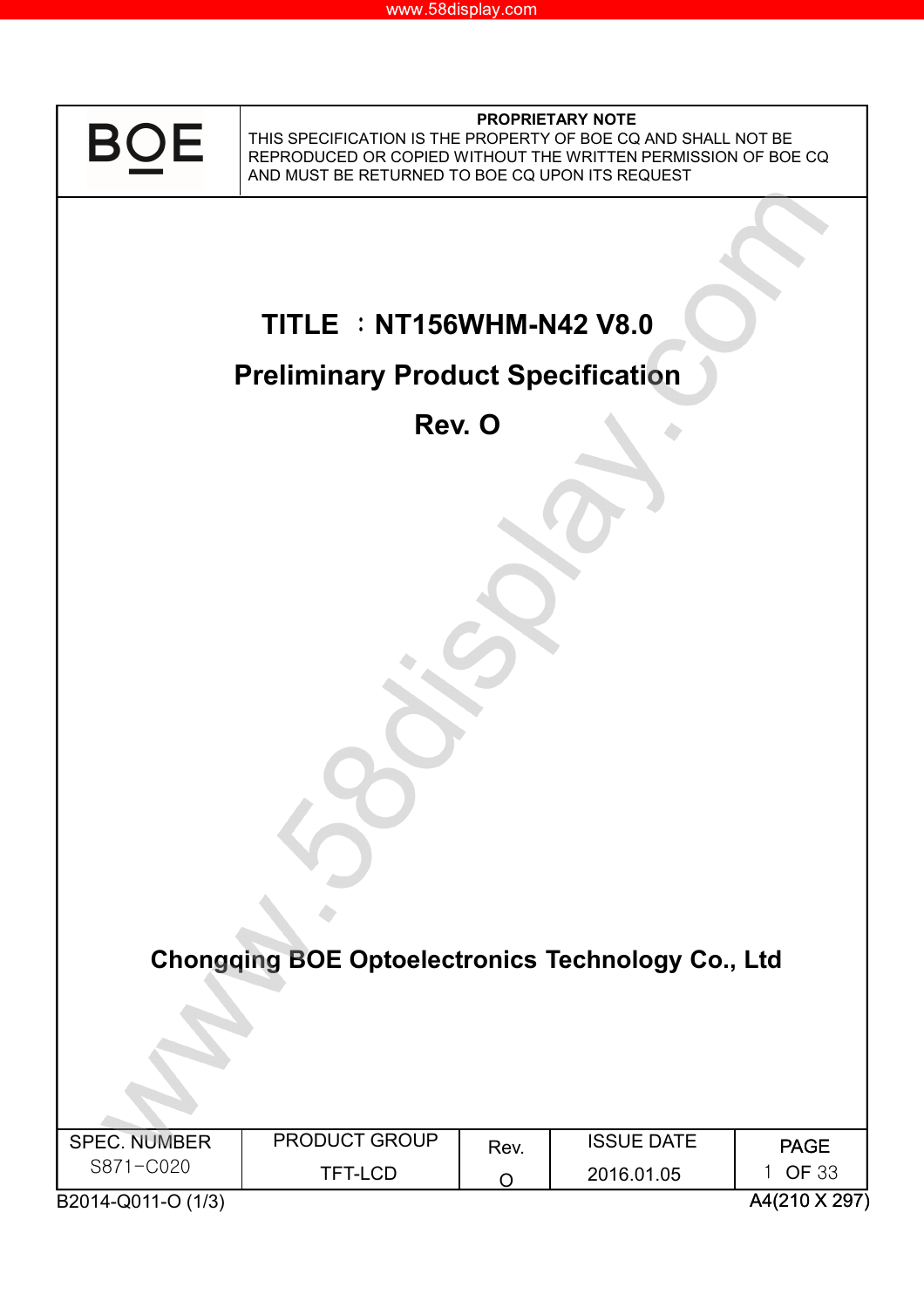| <b>BOE</b>                                                       |      | <b>PRODUCT GROUP</b>                           | <b>REV</b> | <b>ISSUE DATE</b>                             |  |
|------------------------------------------------------------------|------|------------------------------------------------|------------|-----------------------------------------------|--|
|                                                                  |      | <b>Customer SPEC</b>                           | Rev. O     | 2016.01.05                                    |  |
| $(\sqrt{\ }$ ) preliminary specification<br>)Final specification |      | <b>REVISION HISTORY</b>                        |            |                                               |  |
| <b>Revision No.</b>                                              | Page | Description of changes                         | Date       | Prepared                                      |  |
| $\mathcal{O}$                                                    | 33   | <b>Initial Release</b>                         | 2015.11.26 | 侯帅                                            |  |
|                                                                  | 33   | <b>EDID</b> Update                             | 2015.12.30 | 侯帅                                            |  |
|                                                                  | 25   | Label Update                                   | 2016.01.05 | 侯帅                                            |  |
|                                                                  |      |                                                |            |                                               |  |
|                                                                  |      |                                                |            |                                               |  |
|                                                                  |      |                                                |            |                                               |  |
|                                                                  |      |                                                |            |                                               |  |
|                                                                  |      |                                                |            |                                               |  |
|                                                                  |      |                                                |            |                                               |  |
|                                                                  |      |                                                |            |                                               |  |
|                                                                  |      |                                                |            |                                               |  |
|                                                                  |      |                                                |            |                                               |  |
|                                                                  |      |                                                |            |                                               |  |
|                                                                  |      |                                                |            |                                               |  |
|                                                                  |      |                                                |            |                                               |  |
|                                                                  |      |                                                |            |                                               |  |
|                                                                  |      |                                                |            |                                               |  |
|                                                                  |      |                                                |            |                                               |  |
| <b>SPEC. NUMBER</b>                                              |      | <b>SPEC. TITLE</b>                             |            | <b>PAGE</b>                                   |  |
| S871-C020<br>B2014-Q011-O (2/3)                                  |      | NT156WHM-N42 V8.0 Product Specification Rev. O |            | <b>OF 33</b><br>$\mathbf{2}$<br>A4(210 X 297) |  |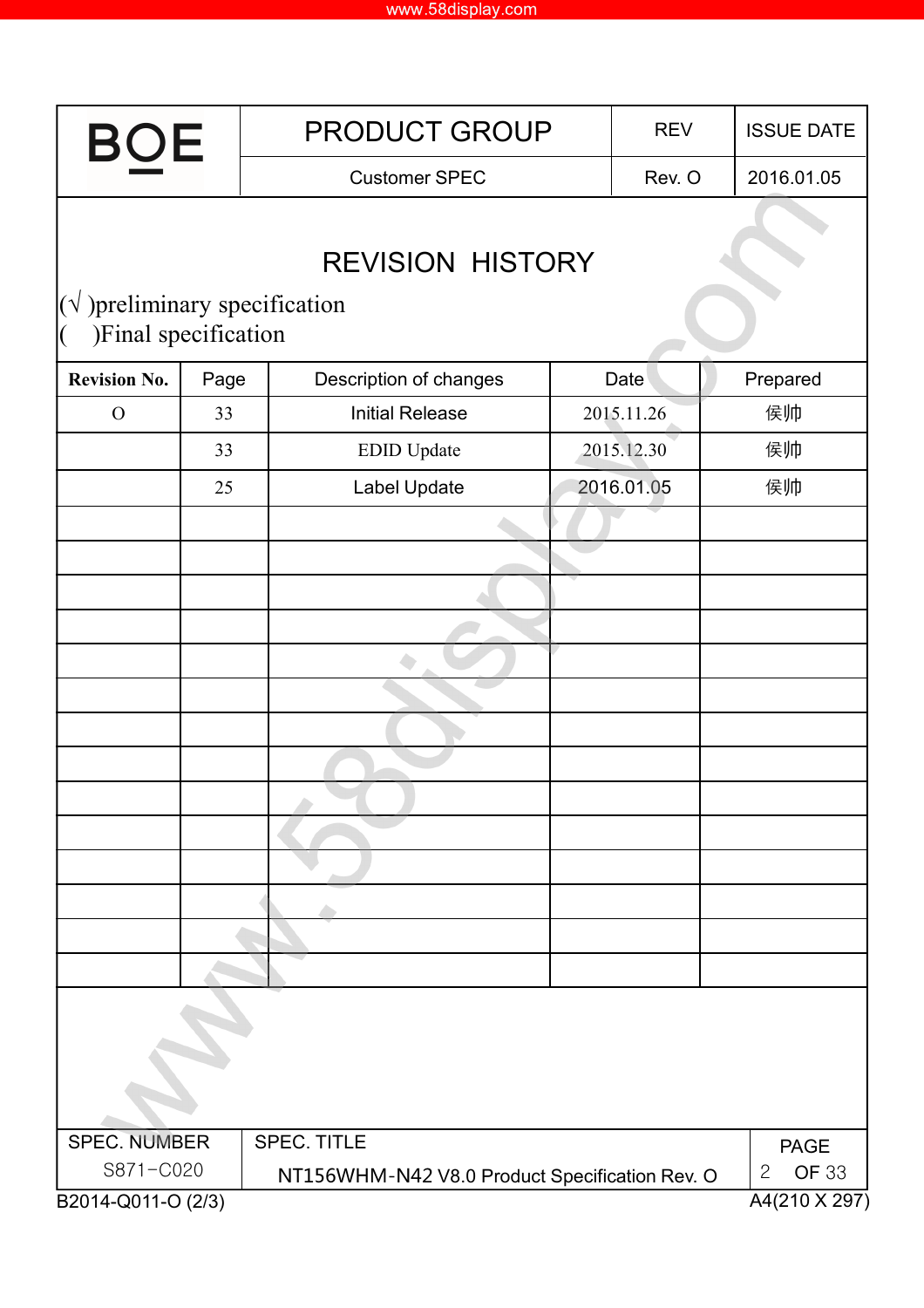| <b>BOE</b>          |                   | <b>PRODUCT GROUP</b>                                 | <b>REV</b> | <b>ISSUE DATE</b> |
|---------------------|-------------------|------------------------------------------------------|------------|-------------------|
|                     |                   | <b>Customer SPEC</b>                                 | Rev. O     | 2016.01.05        |
|                     |                   |                                                      |            |                   |
|                     |                   | <b>Contents</b>                                      |            |                   |
| No.                 |                   | <b>Items</b>                                         |            | Page              |
|                     |                   | <b>REVISION HISTORY</b>                              |            | $\overline{2}$    |
|                     |                   | <b>CONTENTS</b>                                      |            | 3                 |
| 1.0                 |                   | <b>General Description</b>                           |            | 4                 |
| 2.0                 |                   | Absolute Maximum ratings                             |            | 6                 |
| 3.0                 |                   | Electrical specifications.                           |            | $\overline{7}$    |
| 4.0                 |                   | Optical specifications.                              |            | 10                |
| 5.0                 |                   | <b>Interface Connection</b>                          |            | 15                |
| 6.0                 |                   | <b>Signal Timing Specification</b>                   |            | 18                |
| 7.0                 |                   | Input Signals, Display Colors & Gray Scale of Colors |            | 20                |
| 8.0                 |                   | <b>Power Sequence</b>                                |            | 21                |
| 9.0                 |                   | <b>Connector description</b>                         |            | 22                |
| 10.0                |                   | <b>Mechanical Characteristics</b>                    |            | 23                |
| 11.0                |                   | <b>Reliability Test</b>                              |            | 24                |
| 12.0                |                   | Handling &<br>Cautions.                              |            | 24                |
| 13.0                | Label             |                                                      |            | 25                |
| 14.0                |                   | Packing information                                  |            | 27                |
| 15.0                |                   | <b>Mechanical Outline Dimension</b>                  |            | 28                |
| 16.0                | <b>EDID Table</b> |                                                      |            | 30                |
|                     |                   |                                                      |            |                   |
| <b>SPEC. NUMBER</b> |                   | <b>SPEC. TITLE</b>                                   |            | <b>PAGE</b>       |
| S871-C020           |                   | NT156WHM-N42 V8.0 Product Specification Rev. O       |            | <b>OF 33</b><br>3 |
| B2014-Q011-O (3/3)  |                   |                                                      |            | A4(210 X 297)     |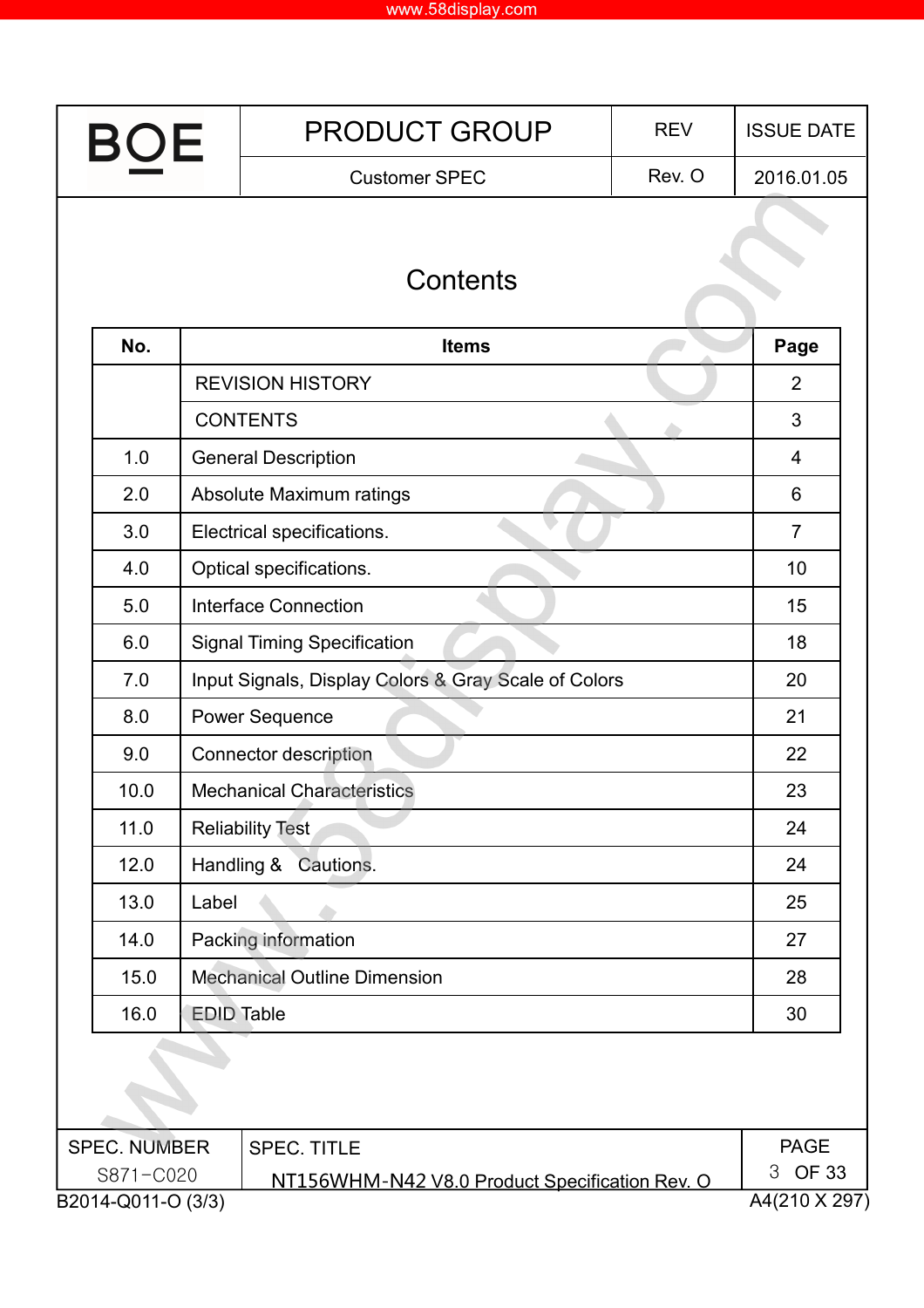

# **1.0 GENERAL DESCRIPTION**

#### **1.1 Introduction**

NT156WHM-N42 V8.0 is a color active matrix TFT LCD module using amorphous silicon TFT's (Thin Film Transistors) as an active switching devices. This module has a 15.6 inch diagonally measured active area with HD resolutions (1366 horizontal by 768 vertical pixel array). Each pixel is divided into RED, GREEN, BLUE dots which are arranged in vertical Stripe and this module can display 262,144 colors. The TFT-LCD panel used for this module is a low reflection and higher color type. Therefore, this module is suitable for Notebook PC. The LED Driver for back-light driving is built in this model. All input signals are eDP1.2 interface compatible.

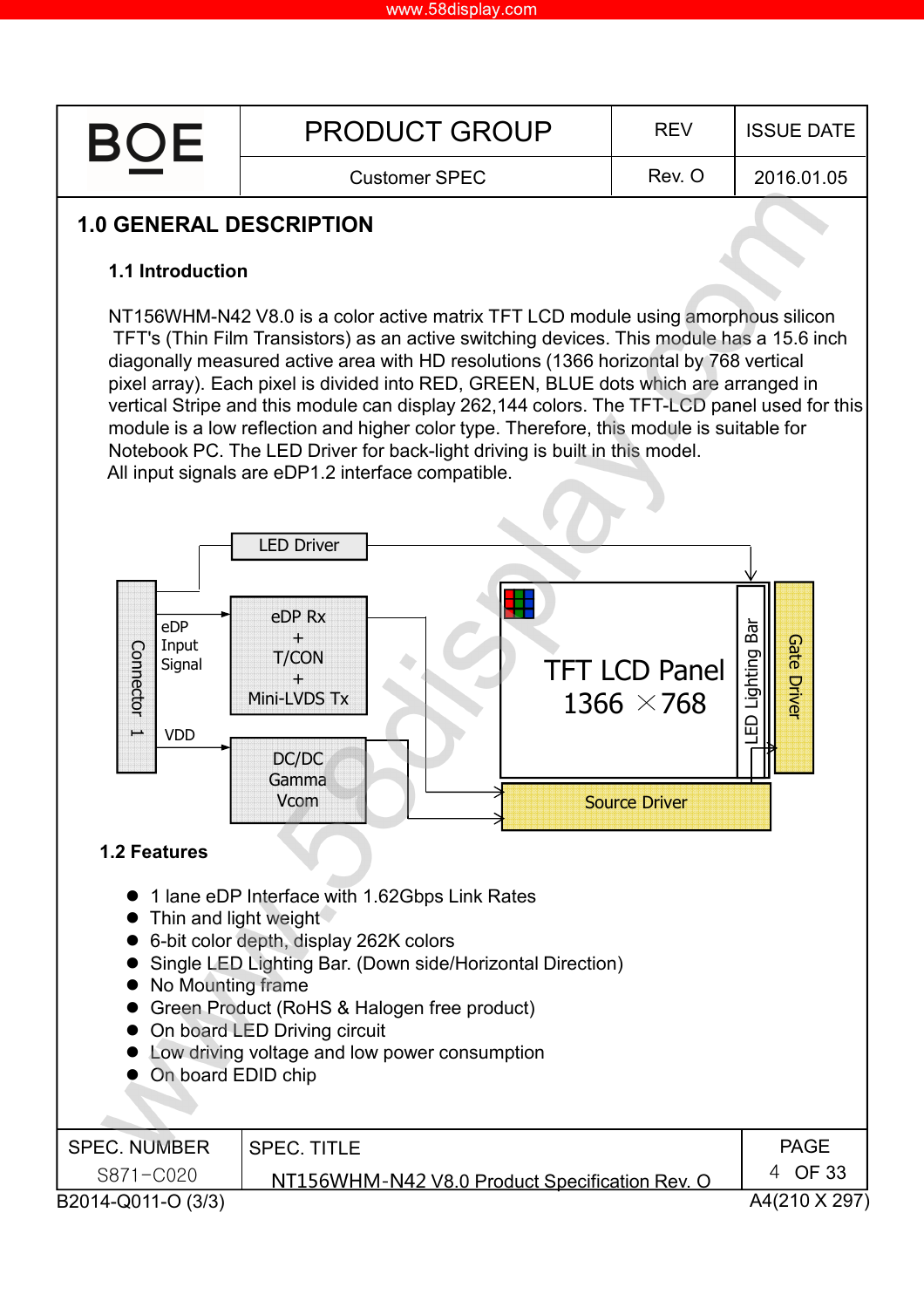| ROI | <b>PRODUCT GROUP</b> | <b>RFV</b> | <b>ISSUE DATE</b> |
|-----|----------------------|------------|-------------------|
|     | <b>Customer SPEC</b> | Rev. O     | 2016.01.05        |
|     |                      |            |                   |

#### **1.3 Application**

S871-C020

B2014-Q011-O (3/3)

Notebook PC (Wide type)

#### **1.4 General Specification**

The followings are general specifications at the model NT156WHM-N42 V8.0. (listed in Table 1.)

| <b>Parameter</b>    | <b>Specification</b>                                             | Unit   | <b>Remarks</b> |
|---------------------|------------------------------------------------------------------|--------|----------------|
| Active area         | $344.23(H) \times 193.54(V)$                                     | mm     |                |
| Number of pixels    | 1366 (H) $\times$ 768 (V)                                        | pixels |                |
| Pixel pitch         | 0.252 (H) $X$ 0.252 (V)                                          | mm     |                |
| Pixel arrangement   | <b>RGB Vertical stripe</b>                                       |        |                |
| Display colors      | 262K                                                             | colors |                |
| Display mode        | <b>Normally White</b>                                            |        |                |
| Dimensional outline | 359.5(H)*223.8(V) (W/PCB)*3.2(Max)<br>359.5(H)*206.5(V)*3.2(Max) | mm     |                |
| Weight              | 370 (max)                                                        | g      |                |
| Surface treatment   | AG                                                               |        |                |
| Back-light          | Lower Down side, 1-LED Lighting Bar type                         |        | Note 1         |
| Power consumption   | $P_{D}$ : 0.65                                                   | W      |                |
|                     | PBL : 2.60                                                       | W      |                |
|                     | Ptotal : 3.25                                                    | W      |                |
|                     | Notes: 1. LED Lighting Bar (36*LED Array)                        |        |                |
| <b>SPEC. NUMBER</b> | <b>SPEC. TITLE</b>                                               |        | <b>PAGE</b>    |

### <Table 1. General Specifications>

NT156WHM-N42 V8.0 Product Specification Rev. O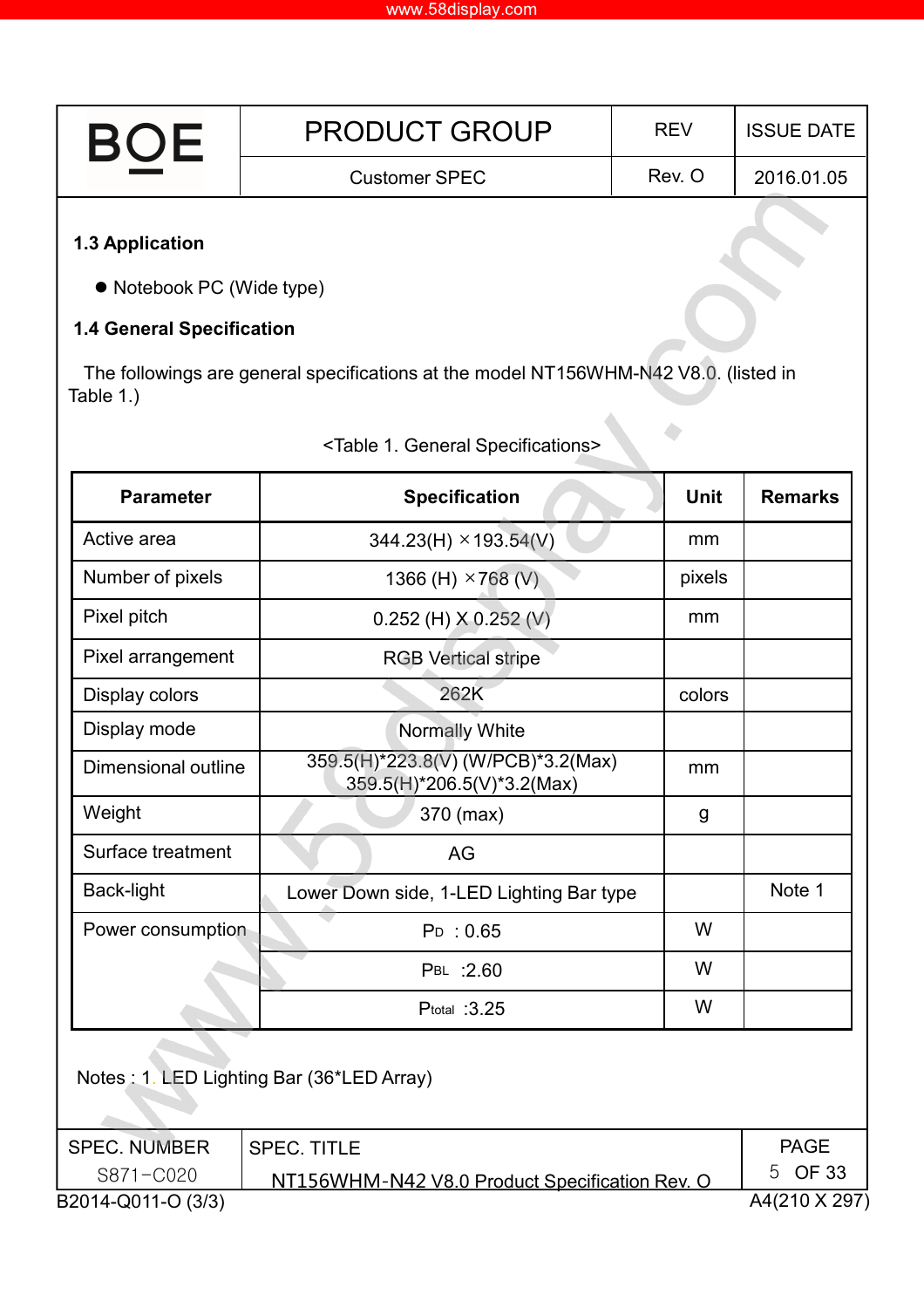

A4(210 X 297) PAGE 6 OF 33 SPEC. NUMBER S871-C020 SPEC. TITLE NT156WHM-N42 V8.0 Product Specification Rev. O B2014-Q011-O (3/3)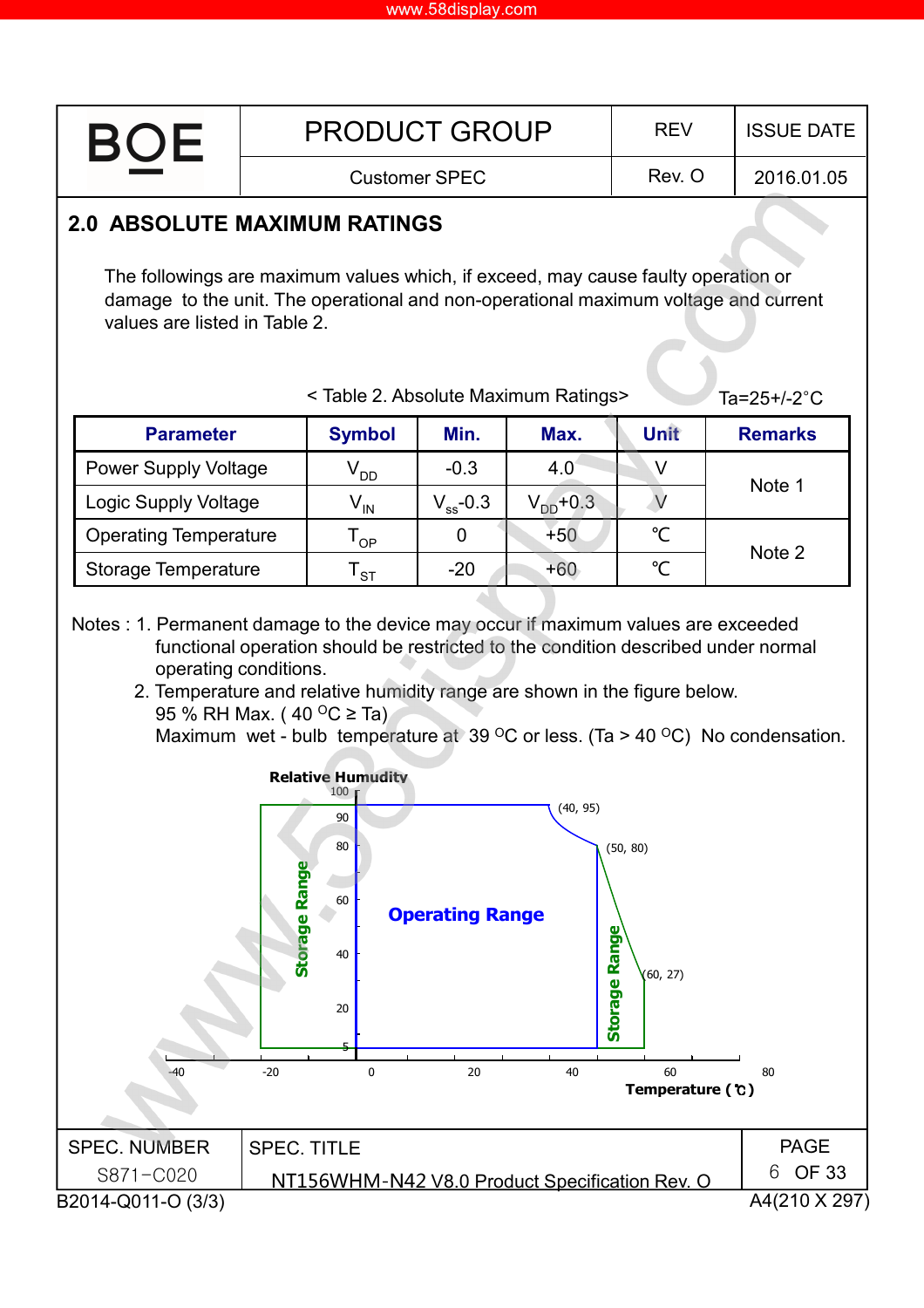| BOE                                                                                        | <b>PRODUCT GROUP</b><br><b>REV</b>                                                                                           |          |                      |                                        |      |                                                | <b>ISSUE DATE</b> |                        |
|--------------------------------------------------------------------------------------------|------------------------------------------------------------------------------------------------------------------------------|----------|----------------------|----------------------------------------|------|------------------------------------------------|-------------------|------------------------|
|                                                                                            |                                                                                                                              |          | <b>Customer SPEC</b> |                                        |      | Rev. O                                         |                   | 2016.01.05             |
| <b>3.0 ELECTRICAL SPECIFICATIONS</b>                                                       |                                                                                                                              |          |                      |                                        |      |                                                |                   |                        |
| 3.1 Electrical Specifications                                                              |                                                                                                                              |          |                      |                                        |      |                                                |                   |                        |
|                                                                                            |                                                                                                                              |          |                      |                                        |      |                                                |                   |                        |
|                                                                                            |                                                                                                                              |          |                      | < Table 3. Electrical specifications > |      |                                                |                   | Ta=25+/-2°C            |
| Min.<br><b>Parameter</b><br>Typ.<br>Max.                                                   |                                                                                                                              |          |                      |                                        | Unit |                                                | <b>Remarks</b>    |                        |
| <b>Power Supply Voltage</b>                                                                |                                                                                                                              | $V_{DD}$ | 3.0                  | 3.3                                    | 3.6  | V                                              |                   | Note 1                 |
| Permissible Input Ripple<br>Voltage                                                        |                                                                                                                              | $V_{RF}$ |                      |                                        | 100  | mV                                             |                   | At $V_{DD} = 3.3V$     |
|                                                                                            | <b>Power Supply Current</b>                                                                                                  |          |                      | 197                                    |      | mA                                             |                   | Note 1                 |
| <b>Differential Input Voltage</b>                                                          |                                                                                                                              | $V_{ID}$ | 100                  |                                        | 600  | mV                                             |                   |                        |
| <b>Power Consumption</b>                                                                   |                                                                                                                              | $P_D$    |                      | 0.65                                   | 1.0  | W                                              |                   | Note 1                 |
|                                                                                            |                                                                                                                              | $P_{BL}$ |                      |                                        | 2.6  | W                                              |                   | Note 2                 |
|                                                                                            | $P_{total}$                                                                                                                  |          |                      | 3.6                                    | W    |                                                |                   |                        |
|                                                                                            |                                                                                                                              |          |                      |                                        |      |                                                |                   |                        |
| Notes : 1. The supply voltage is measured and specified at the interface connector of LCM. | The current draw and power consumption specified is for 3.3V at 25°C.<br>a) Typ: Mosaic Pattern<br>b) Max: Skip sub pixel255 |          |                      |                                        |      |                                                |                   |                        |
| 2. Calculated value for reference (VLED $\times$ ILED)                                     |                                                                                                                              |          |                      |                                        |      |                                                |                   |                        |
| <b>SPEC. NUMBER</b>                                                                        | <b>SPEC. TITLE</b>                                                                                                           |          |                      |                                        |      |                                                |                   | <b>PAGE</b><br>7 OF 33 |
| S871-C020<br>B2014-Q011-O (3/3)                                                            |                                                                                                                              |          |                      |                                        |      | NT156WHM-N42 V8.0 Product Specification Rev. O |                   | A4(210 X 297)          |
|                                                                                            |                                                                                                                              |          |                      |                                        |      |                                                |                   |                        |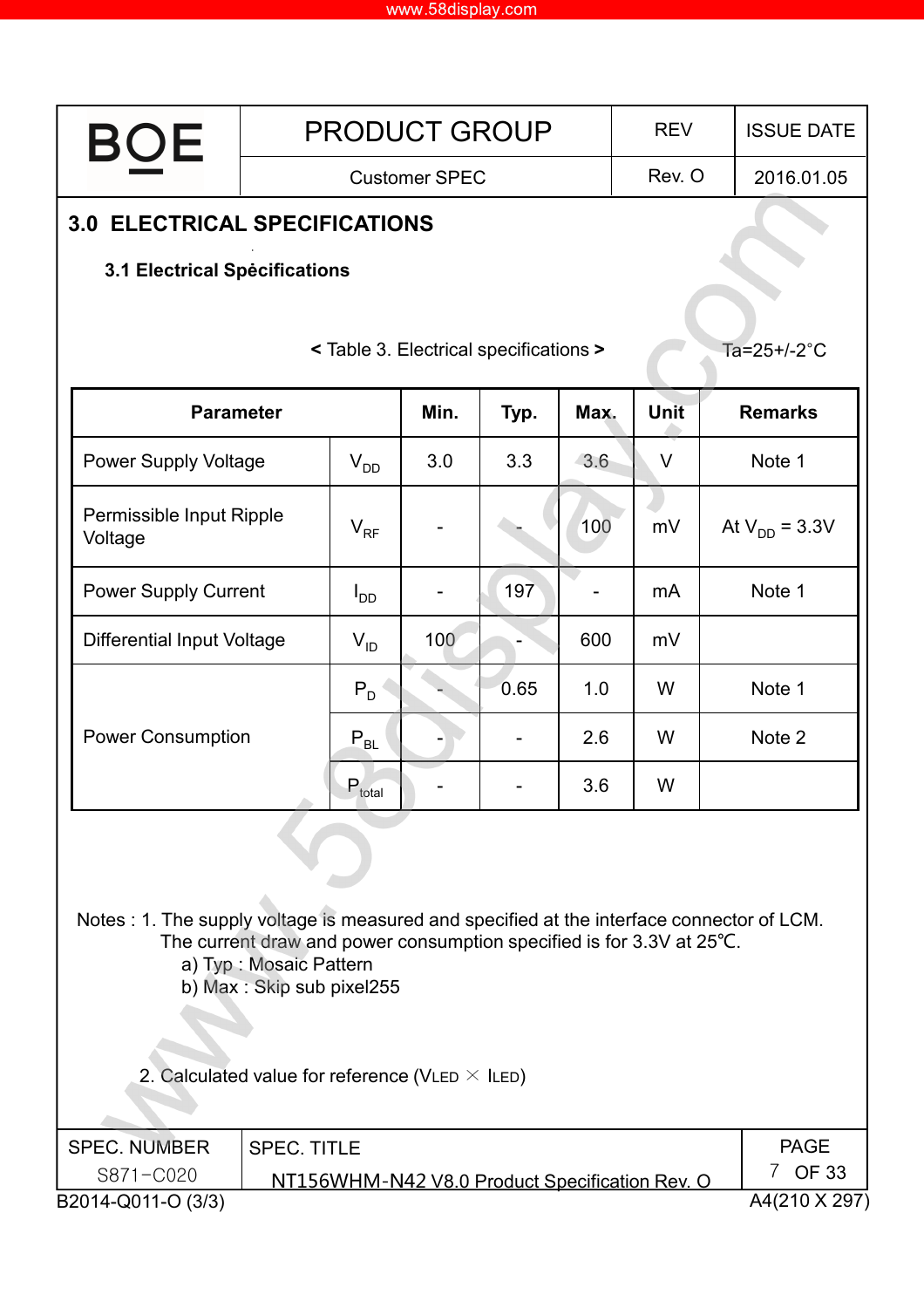| <b>BOE</b>                                       |                  |                                                                                                                                                          |                      | <b>PRODUCT GROUP</b>                              |                |        |      | <b>REV</b>        | <b>ISSUE DATE</b>                                                                         |
|--------------------------------------------------|------------------|----------------------------------------------------------------------------------------------------------------------------------------------------------|----------------------|---------------------------------------------------|----------------|--------|------|-------------------|-------------------------------------------------------------------------------------------|
|                                                  |                  |                                                                                                                                                          | <b>Customer SPEC</b> |                                                   |                |        |      | Rev. O            | 2016.01.05                                                                                |
| <b>3.2 Backlight Unit</b>                        |                  |                                                                                                                                                          |                      | < Table 4. LED Driving guideline specifications > |                |        |      |                   | Ta= $25+/-2$ °C                                                                           |
|                                                  | <b>Parameter</b> |                                                                                                                                                          |                      | Min.                                              | Typ.           | Max.   |      | <b>Unit</b>       | <b>Remarks</b>                                                                            |
| <b>LED Forward Voltage</b>                       |                  |                                                                                                                                                          | $V_F$                |                                                   |                | 3.1    |      | V                 |                                                                                           |
| <b>LED Forward Current</b>                       |                  |                                                                                                                                                          | $I_F$                | $\overline{\phantom{a}}$                          | 20             |        |      | mA                |                                                                                           |
| <b>LED Power Consumption</b>                     |                  |                                                                                                                                                          | $P_{LED}$            |                                                   | -              | 2.6    |      | W                 | Note 1                                                                                    |
| <b>LED Life-Time</b>                             |                  |                                                                                                                                                          | N/A                  | 15,000                                            | $\overline{a}$ |        |      | Hour              | $IF = 20mA$                                                                               |
| Power supply voltage for<br><b>LED Driver</b>    |                  |                                                                                                                                                          | $V_{LED}$            | 5                                                 | 12             | 21     |      | V                 |                                                                                           |
| <b>EN Control</b>                                |                  | <b>Backlight on</b>                                                                                                                                      |                      | 2.5                                               |                | 5.0    |      | V                 |                                                                                           |
| Level                                            |                  | <b>Backlight off</b>                                                                                                                                     |                      | $\overline{0}$                                    |                | 1.0    |      | V                 |                                                                                           |
| <b>PWM</b><br>Control                            |                  | <b>PWM High</b><br>Level                                                                                                                                 |                      | 2.5                                               |                | 5.0    |      | V                 |                                                                                           |
| Level                                            |                  | <b>PWM Low</b><br>Level                                                                                                                                  |                      | $\overline{0}$                                    |                | 0.1    |      | V                 |                                                                                           |
| <b>PWM Control Frequency</b>                     |                  |                                                                                                                                                          | $F_{\text{PWM}}$     | 100                                               |                | 10,000 |      | Hz                |                                                                                           |
| Duty Ratio                                       |                  |                                                                                                                                                          | 1                    |                                                   | 100            |        | $\%$ | Note <sub>3</sub> |                                                                                           |
| Notes: 1. Power supply voltage12V for LED Driver |                  | Calculator Value for reference IF $\times$ VF $\times$ 36 / efficiency = PLED<br>3. 1% duty cycle is achievable with a dimming frequency less than 1KHz. |                      |                                                   |                |        |      |                   | 2. The LED Life-time define as the estimated time to 50% degradation of initial luminous. |

| SPEC. NUMBER       | I SPEC. TITLE                                  | <b>PAGE</b>   |
|--------------------|------------------------------------------------|---------------|
| S871-C020          | NT156WHM-N42 V8.0 Product Specification Rev. O | 8 OF 33       |
| B2014-Q011-O (3/3) |                                                | A4(210 X 297) |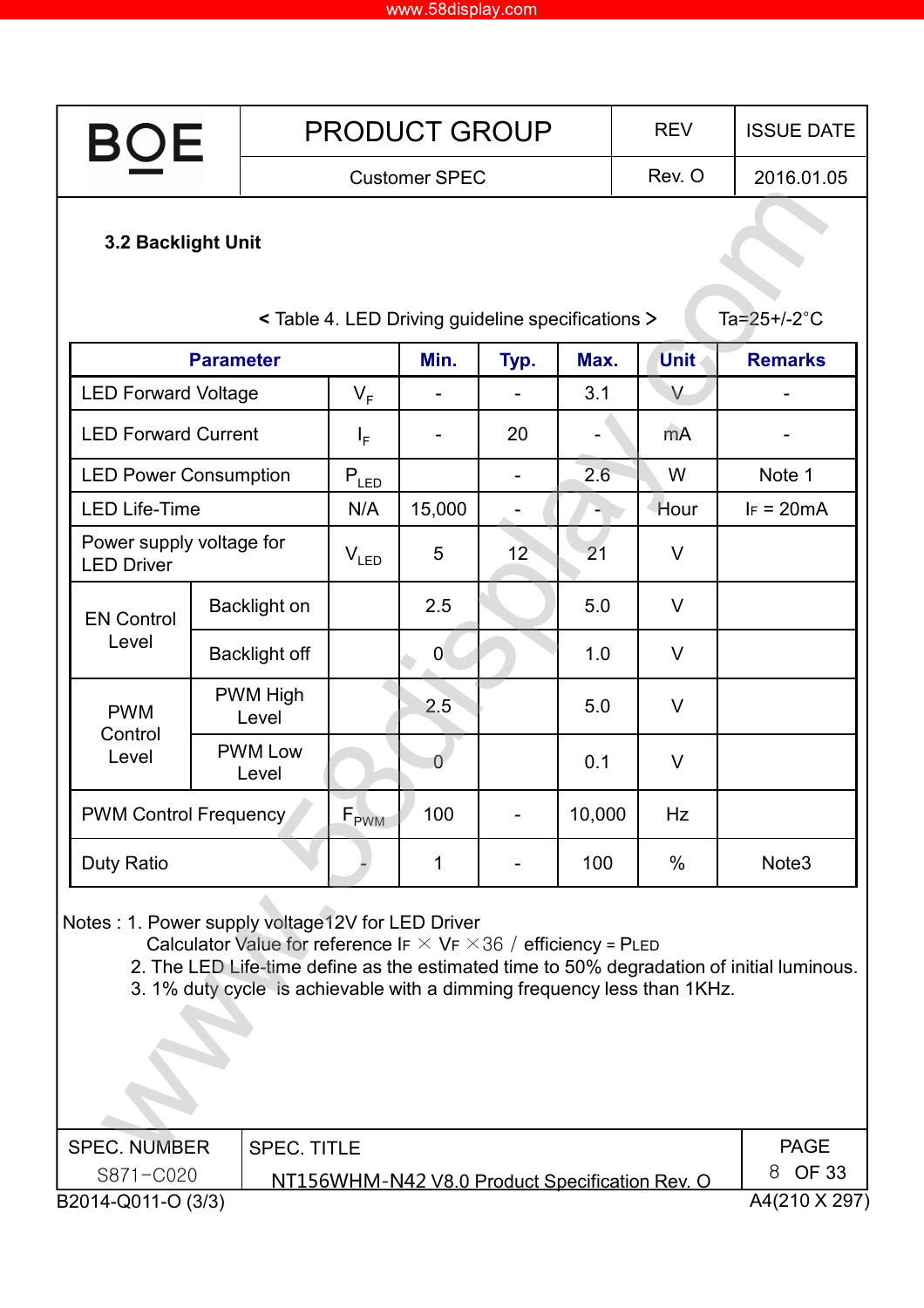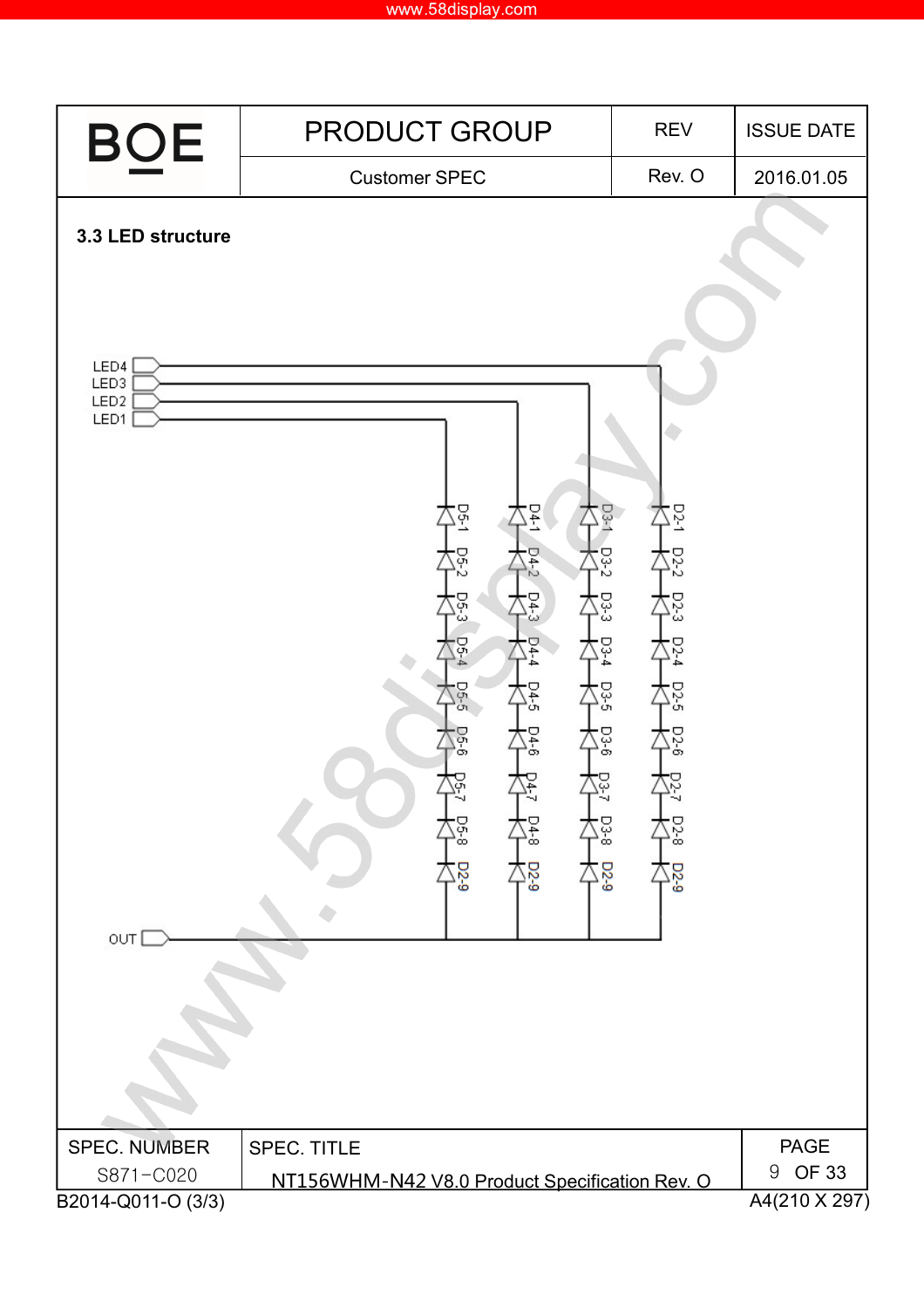| <b>BOF</b> | <b>PRODUCT GROUP</b> | <b>REV</b> | <b>ISSUE DATE</b> |
|------------|----------------------|------------|-------------------|
|            | <b>Customer SPEC</b> | Rev. O     | 2016.01.05        |

### **4.0 OPTICAL SPECIFICATION**

#### **4.1 Overview**

The test of Optical specifications shall be measured in a dark room (ambient luminance  $\leq 1$ ) lux and temperature =  $25\pm2\degree C$ ) with the equipment of Luminance meter system (Goniometer system and TOPCON BM-5) and test unit shall be located at an approximate distance 50cm from the LCD surface at a viewing angle of  $\theta$  and  $\Phi$  equal to 0°. We refer to  $\theta\varnothing$ =0 (=θ3 ) as the 3 o'clock direction (the "right"), θØ=90 (= θ12 ) as the 12 o'clock direction ("upward"),  $\theta\emptyset$ =180 (=  $\theta\emptyset$ ) as the 9 o'clock direction ("left") and θØ=270(= θ6 ) as the 6 o'clock direction ("bottom"). While scanning θand/or Ø, the center

of the measuring spot on the Display surface shall stay fixed. The backlight should be operating for 30 minutes prior to measurement. VDD shall be 3.3+/- 0.3V at 25°C. Optimum viewing angle direction is 6 'clock.

#### **4.2 Optical Specifications**

| <b>Parameter</b>                    |             | <b>Symbol</b>              | <b>Condition</b>                               | Min.    | Typ.           | Max.           | <b>Unit</b>       | <b>Remark</b>                   |
|-------------------------------------|-------------|----------------------------|------------------------------------------------|---------|----------------|----------------|-------------------|---------------------------------|
|                                     | Horizontal  | $\Theta_{3}$               |                                                |         | 45             |                | Deg.              |                                 |
| <b>Viewing Angle</b>                |             | $\Theta_{9}$               | CR > 10                                        |         | 45             | $\overline{a}$ | Deg.              | Note 1                          |
| range                               | Vertical    | $\Theta_{12}$              |                                                |         | 20             | $\blacksquare$ | Deg.              |                                 |
|                                     |             | $\Theta_{\underline{6}}$   |                                                |         | 40             |                | Deg.              |                                 |
| Luminance Contrast ratio            |             | <b>CR</b>                  | $\Theta = 0^{\circ}$                           |         | 400            |                |                   | Note 2                          |
| Luminance of<br>White               | 5 Points    | $Y_w$                      | $\Theta = 0^{\circ}$                           | 187     | 220            |                | cd/m <sup>2</sup> | Note 3                          |
| White                               | 5 Points    | $\Delta Y5$                | $lLED = 20mA$                                  | 80      | $\blacksquare$ | ÷              |                   |                                 |
| Luminance<br>uniformity             | 13 Points   | $\Delta Y$ 13              |                                                | 65      |                |                |                   | Note 4                          |
| <b>White Chromaticity</b>           |             | $X_{w}$                    | $\Theta = 0^{\circ}$                           | 0.283   | 0.313          | 0.343          |                   | Note 5                          |
|                                     |             | $y_{w}$                    |                                                | 0.299   | 0.329          | 0.359          |                   |                                 |
|                                     | Red         | $X_{R}$                    |                                                |         | 0.590          |                |                   |                                 |
|                                     |             | <u>y<sub>r</sub></u>       |                                                |         | 0.350          |                |                   |                                 |
| Reproduction                        | Green       | $X_G$                      | $\Theta = 0^{\circ}$                           | $-0.03$ | 0.330          | $+0.03$        |                   |                                 |
| of color                            |             | $y_{G}$                    |                                                |         | 0.555          |                |                   |                                 |
|                                     | <b>Blue</b> | $X_{\rm B}$                |                                                |         | 0.153          |                |                   |                                 |
|                                     |             | $y_{B}$                    |                                                |         | 0.119          |                |                   |                                 |
| Gamut                               |             |                            |                                                |         | 45             |                | $\%$              |                                 |
| Response Time<br>(Rising + Falling) |             | $\mathsf{T}_{\mathsf{RT}}$ | Ta= $25^\circ$ C<br>$\Theta = 0^{\circ}$       |         | 12             |                | ms                | Note <sub>6</sub>               |
| <b>Cross Talk</b>                   |             | <b>CT</b>                  | $\Theta = 0^{\circ}$                           |         | $\frac{1}{2}$  | 2.0            | %                 | Note 7                          |
|                                     |             |                            |                                                |         |                |                |                   |                                 |
| <b>SPEC. NUMBER</b>                 |             | <b>SPEC. TITLE</b>         |                                                |         |                |                |                   | <b>PAGE</b>                     |
| S871-C020                           |             |                            | NT156WHM-N42 V8.0 Product Specification Rev. O |         |                |                |                   | <b>OF 33</b><br>10 <sup>°</sup> |
| B2014-Q011-O (3/3)                  |             |                            |                                                |         |                |                |                   | A4(210 X 297)                   |

<Table 5. Optical Specifications>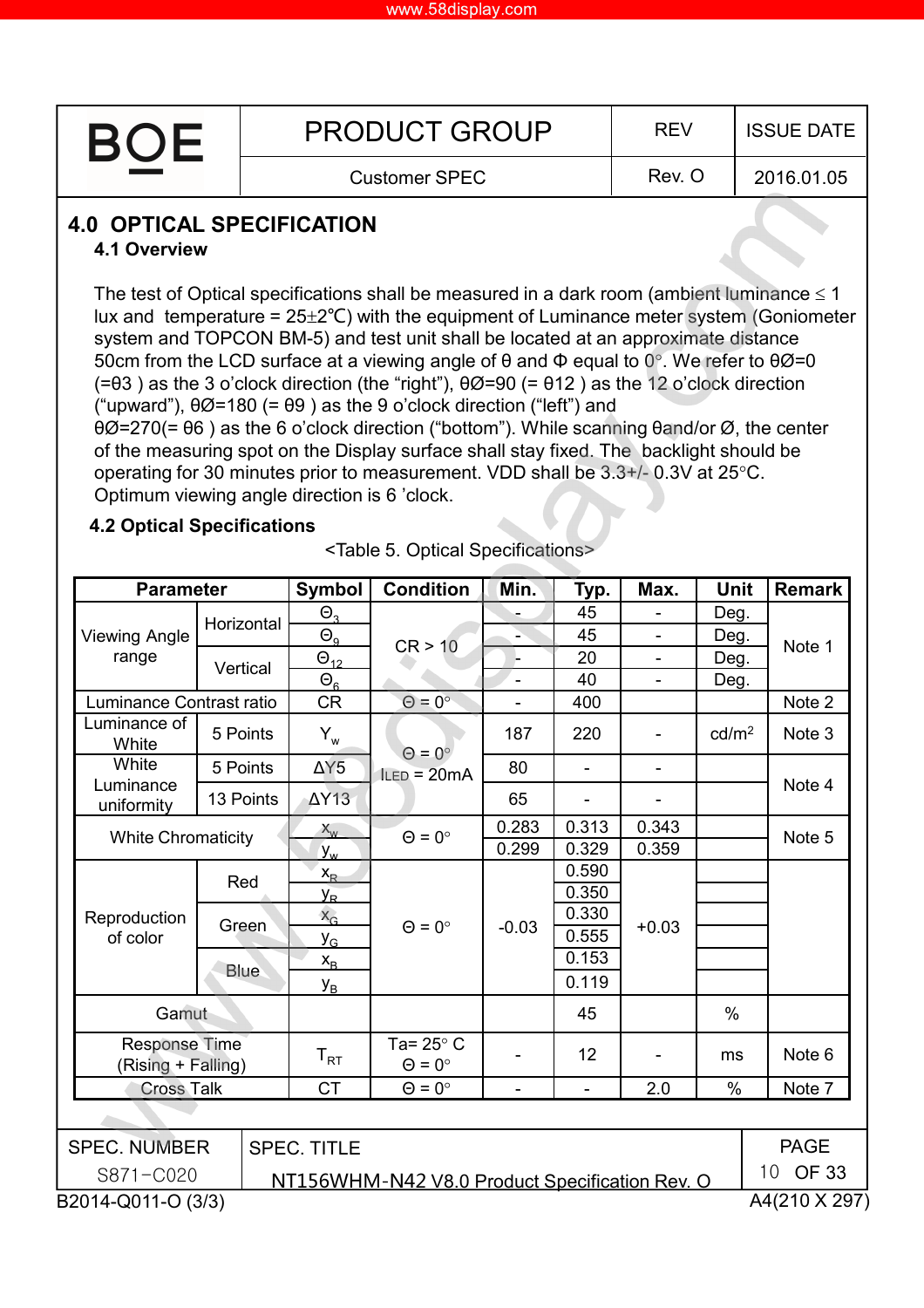| www.58display.com |
|-------------------|
|-------------------|

| <b>BOF</b> | <b>PRODUCT GROUP</b> | <b>REV</b> | <b>ISSUE DATE</b> |
|------------|----------------------|------------|-------------------|
|            | <b>Customer SPEC</b> | Rev. O     | 2016.01.05        |

Notes :

1. Viewing angle is the angle at which the contrast ratio is greater than 10. The viewing angles are determined for the horizontal or 3, 9 o'clock direction and the vertical or 6, 12 o'clock direction with respect to the optical axis which is normal to the LCD surface (see FIGURE 1).

2. Contrast measurements shall be made at viewing angle of Θ= 0 and at the center of the LCD surface. Luminance shall be measured with all pixels in the view field set first to white, then to the dark (black) state .

(see FIGURE 1) Luminance Contrast Ratio (CR) is defined mathematically.

 $CR =$ Luminance when displaying a white raster Luminance when displaying a black raster

3. Center Luminance of white is defined as luminance values of 5 point average across the LCD surface. Luminance shall be measured with all pixels in the view field set first to white. This measurement shall be taken at the locations shown in FIGURE 2 for a total of the measurements per display.

4. The White luminance uniformity on LCD surface is then expressed as : ∆Y =Minimum Luminance of 5(or 13) points / Maximum Luminance of 5(or 13) points. (see FIGURE 2 and FIGURE 3).

5. The color chromaticity coordinates specified in Table 5 shall be calculated from the spectral data measured with all pixels first in red, green, blue and white. Measurements shall be made at the center of the panel.

6. The electro-optical response time measurements shall be made as FIGURE 4 by switching the "data" input signal ON and OFF. The times needed for the luminance to change from 10% to 90% is Tr, and 90% to 10% is Td.

7. Cross-Talk of one area of the LCD surface by another shall be measured by comparing the luminance (YA) of a 25mm diameter area, with all display pixels set to a gray level, to the luminance (YB) of that same area when any adjacent area is driven dark. (See FIGURE 5).

| SPEC. NUMBER       | <b>SPEC. TITLE</b>                             | <b>PAGE</b>   |
|--------------------|------------------------------------------------|---------------|
| S871-C020          | NT156WHM-N42 V8.0 Product Specification Rev. O | OF 33         |
| B2014-Q011-O (3/3) |                                                | A4(210 X 297) |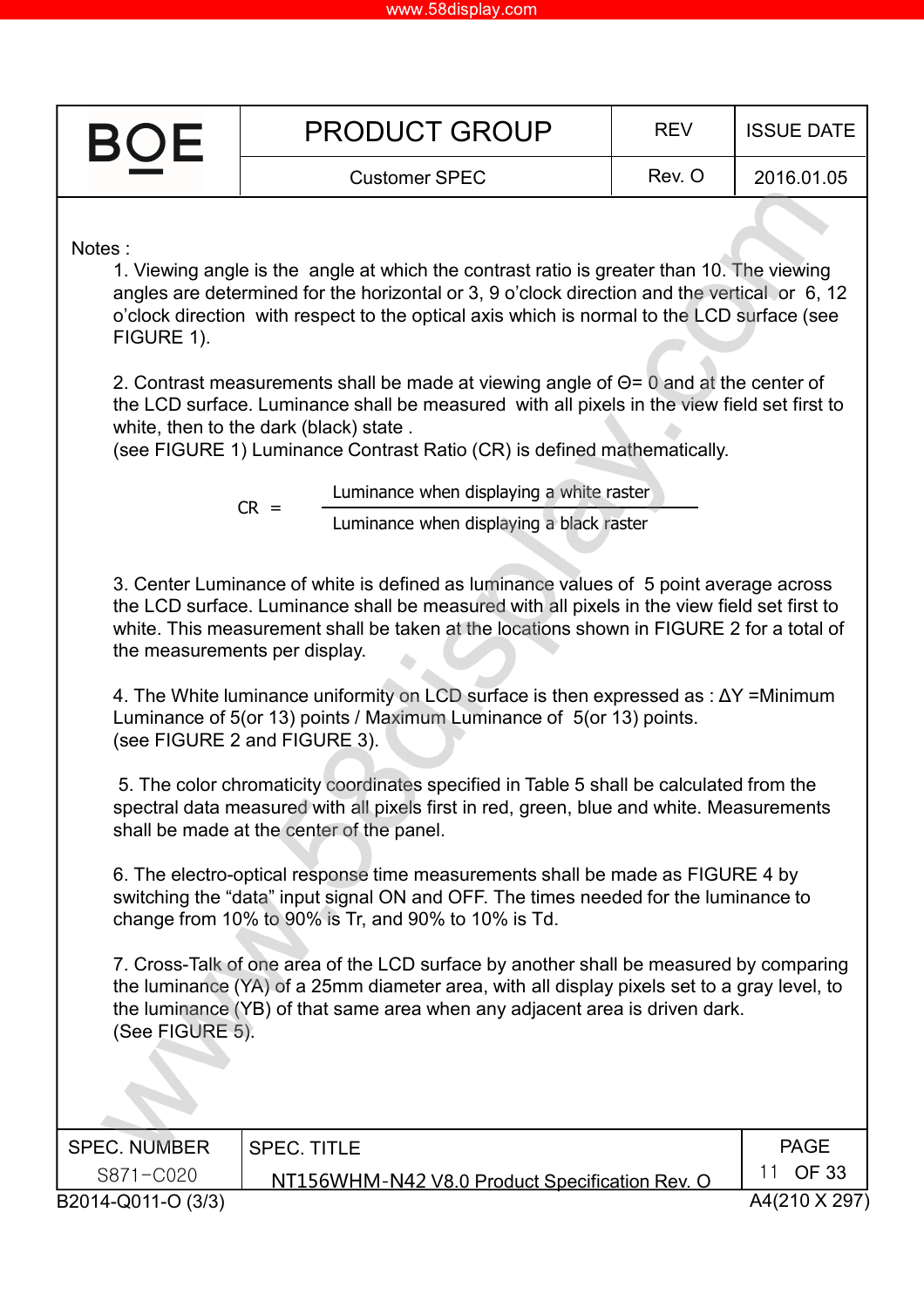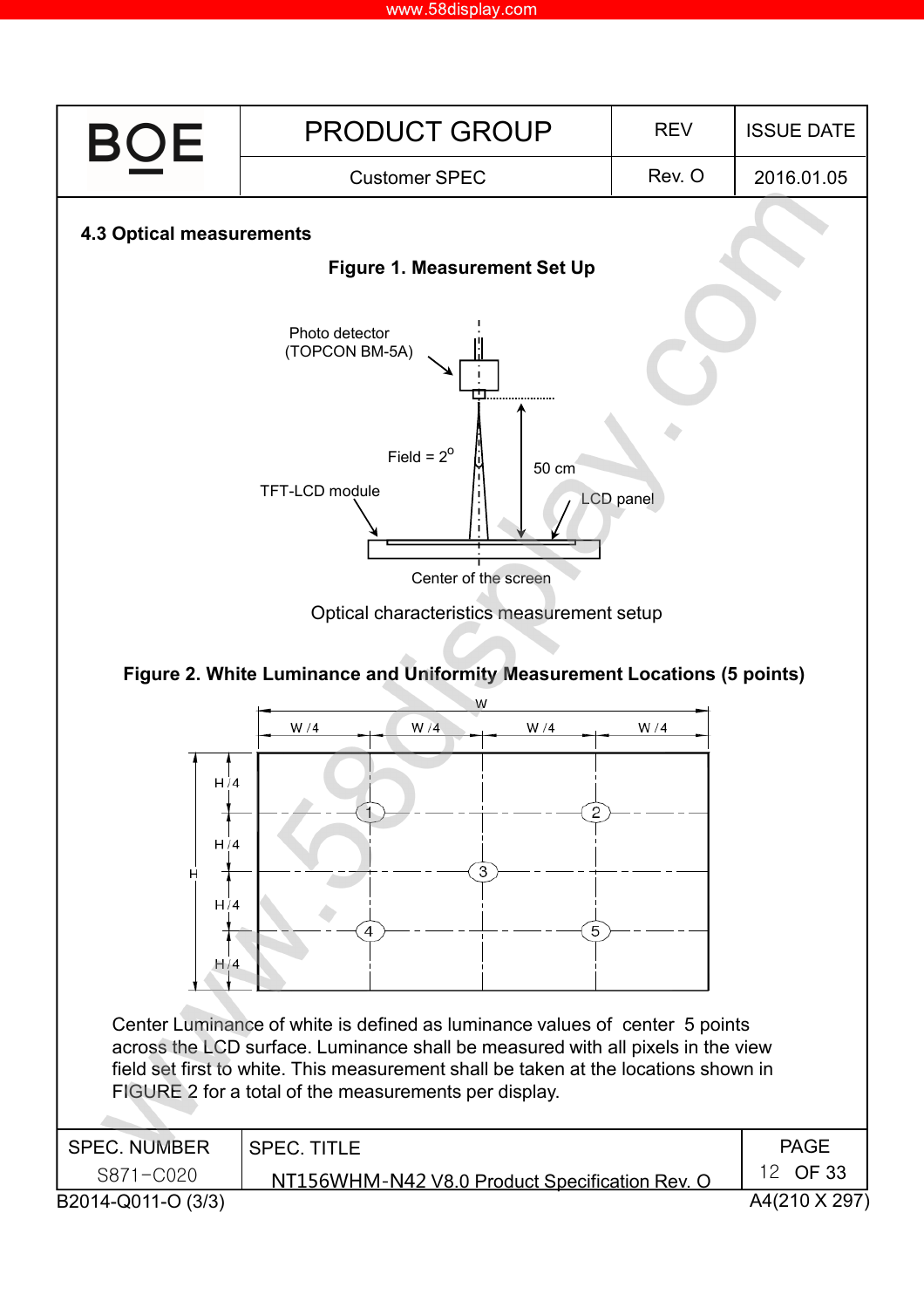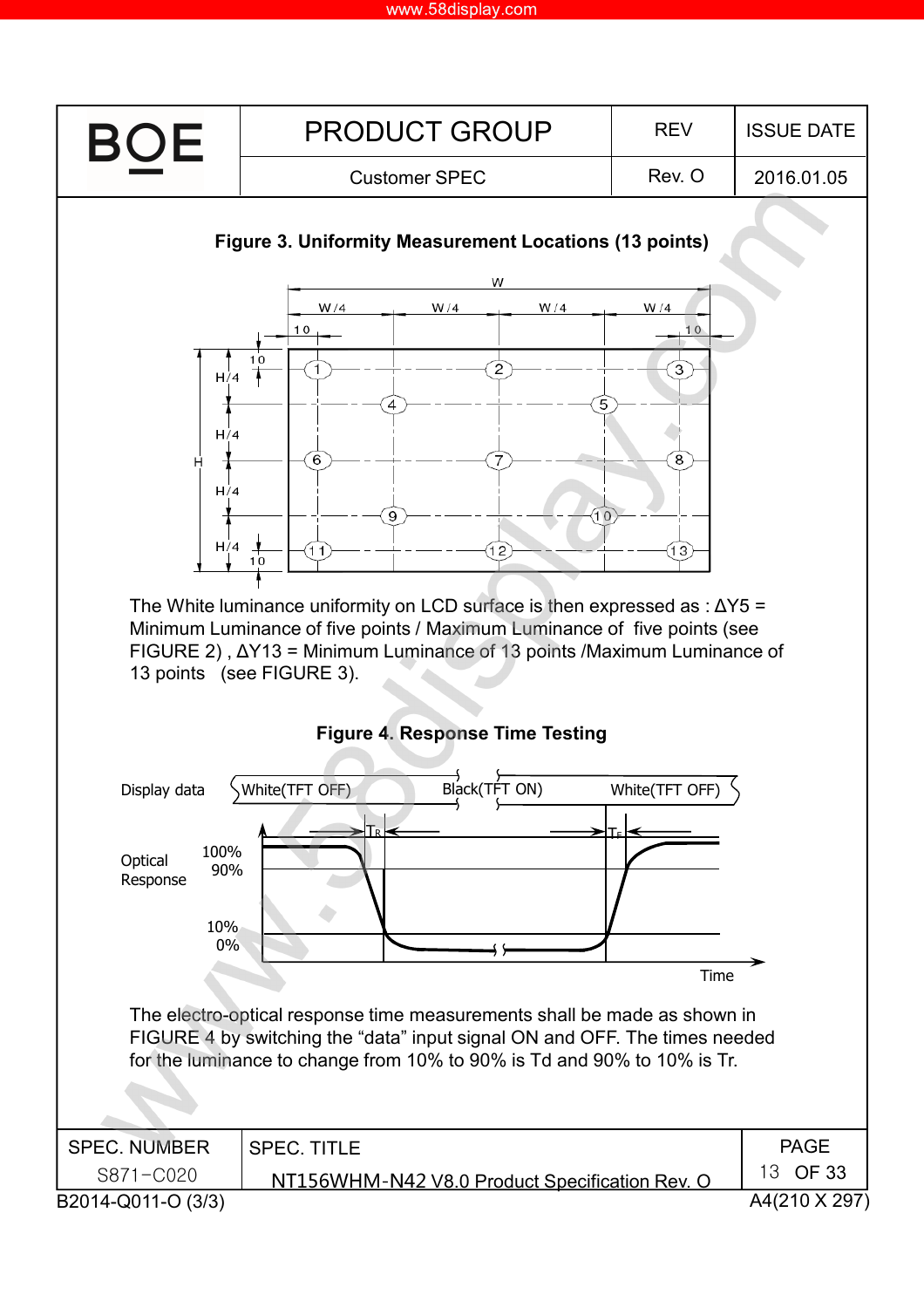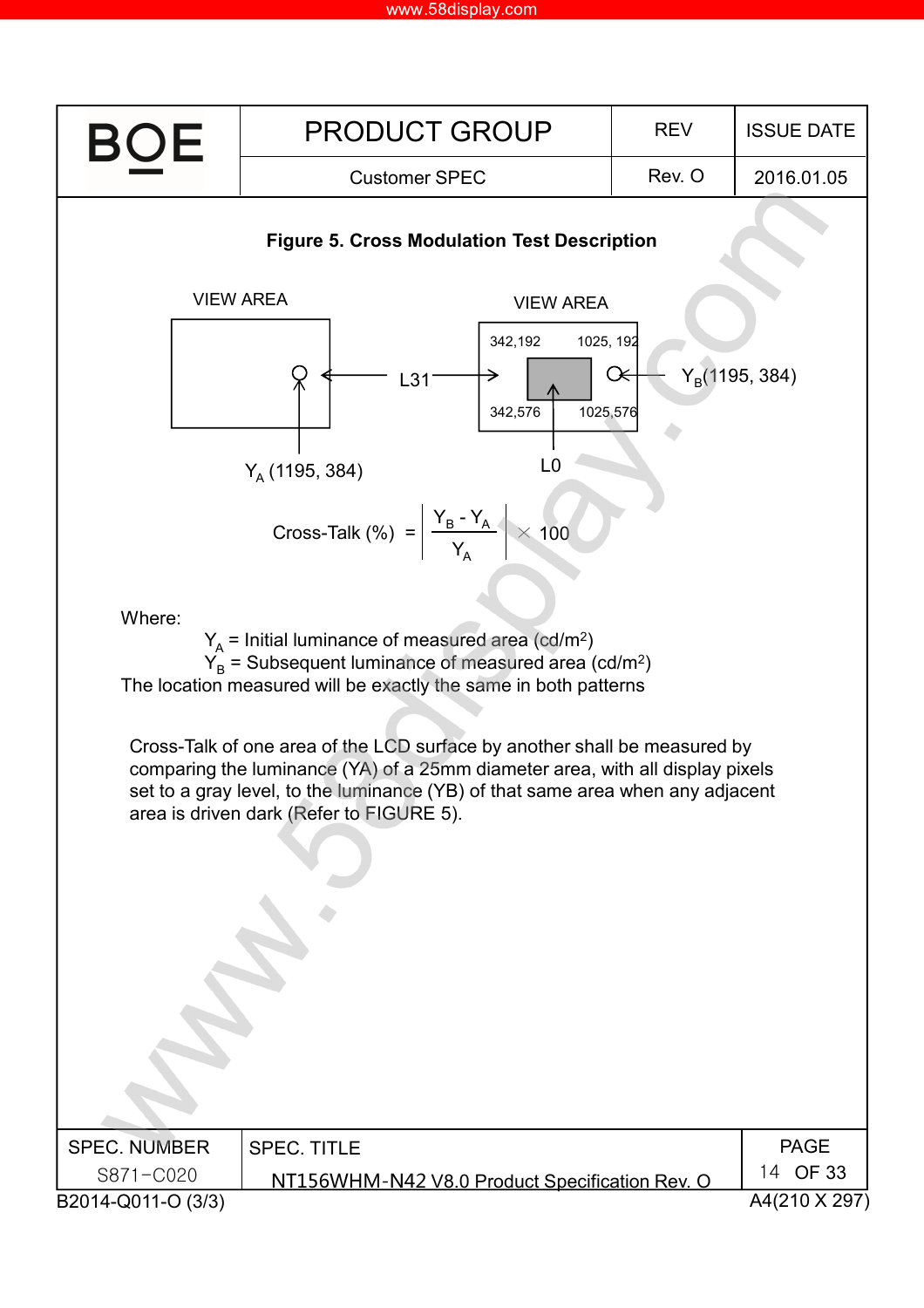| <b>BOE</b> | <b>PRODUCT GROUP</b> | <b>REV</b> | <b>ISSUE DATE</b> |
|------------|----------------------|------------|-------------------|
|            | <b>Customer SPEC</b> | Rev. O     | 2016.01.05        |

### **5.0 INTERFACE CONNECTION.**

#### **5.1 Electrical Interface Connection**

The electronics interface connector is UJU IS050-L30B-C10 or Compatible. The connector interface pin assignments are listed in Table 6.

<Table 6. Pin Assignments for the Interface Connector>

| <b>Terminal</b>     | <b>Symbol</b>      | <b>Functions</b>                               |                     |
|---------------------|--------------------|------------------------------------------------|---------------------|
| Pin No.             | Symbol             | <b>Description</b>                             |                     |
| 1                   | CABC ENABLE        | 预留DCR功能,暂不开启                                   |                     |
| $\overline{2}$      | H_GND              | Ground                                         |                     |
| 3                   | <b>NC</b>          | No Connection                                  |                     |
| 4                   | <b>NC</b>          | No Connection                                  |                     |
| 5                   | H_GND              | Ground                                         |                     |
| 6                   | LANEO_N            | eDP RX channel 0 negative                      |                     |
| $\overline{7}$      | LANE0_P            | eDP RX channel 0 positive                      |                     |
| $\bf 8$             | H GND              | Ground                                         |                     |
| $\boldsymbol{9}$    | AUX_CH_P           | eDP AUX CH positive                            |                     |
| 10                  | AUX_CH_N           | eDP AUX CH negative                            |                     |
| 11                  | H GND              | Ground                                         |                     |
| 12                  | LCD VCC            | Power Supply, 3.3V (typ.)                      |                     |
| 13                  | LCD_VCC            | Power Supply, 3.3V (typ.)                      |                     |
| 14                  | LCD_Self_Test      | Panel self test enable                         |                     |
| 15                  | H GND              | Ground                                         |                     |
| 16                  | H_GND              | Ground                                         |                     |
| 17                  | <b>HPD</b>         | Hot plug detect output                         |                     |
| 18                  | BL_GND             | <b>LED Ground</b>                              |                     |
| 19                  | BL_GND             | <b>LED Ground</b>                              |                     |
| 20                  | BL GND             | <b>LED Ground</b>                              |                     |
| 21                  | <b>BL_GND</b>      | <b>LED Ground</b>                              |                     |
| 22                  | <b>BL ENABLE</b>   | LED enable pin(+3.3V Input)                    |                     |
| 23                  | <b>BL PWM</b>      | System PWM Signal Input                        |                     |
| 24                  | <b>NC</b>          | No Connection                                  |                     |
| 25                  | COLOR_ENABLE       | test enable                                    |                     |
| 26                  | <b>BL POWER</b>    | LED Power Supply 5V-21V                        |                     |
| 27                  | <b>BL POWER</b>    | LED Power Supply 5V-21V                        |                     |
| 28                  | <b>BL POWER</b>    | LED Power Supply 5V-21V                        |                     |
| 29                  | <b>BL_POWER</b>    | LED Power Supply 5V-21V                        |                     |
| 30                  | <b>NC</b>          | No Connection                                  |                     |
|                     |                    |                                                |                     |
| <b>SPEC. NUMBER</b> | <b>SPEC. TITLE</b> |                                                | <b>PAGE</b>         |
| S871-C020           |                    | NT156WHM-N42 V8.0 Product Specification Rev. O | 15 OF 33            |
| 0.2011001101        |                    |                                                | $0.4/240 \times 20$ |

B2014-Q011-O (3/3)

A4(210 X 297)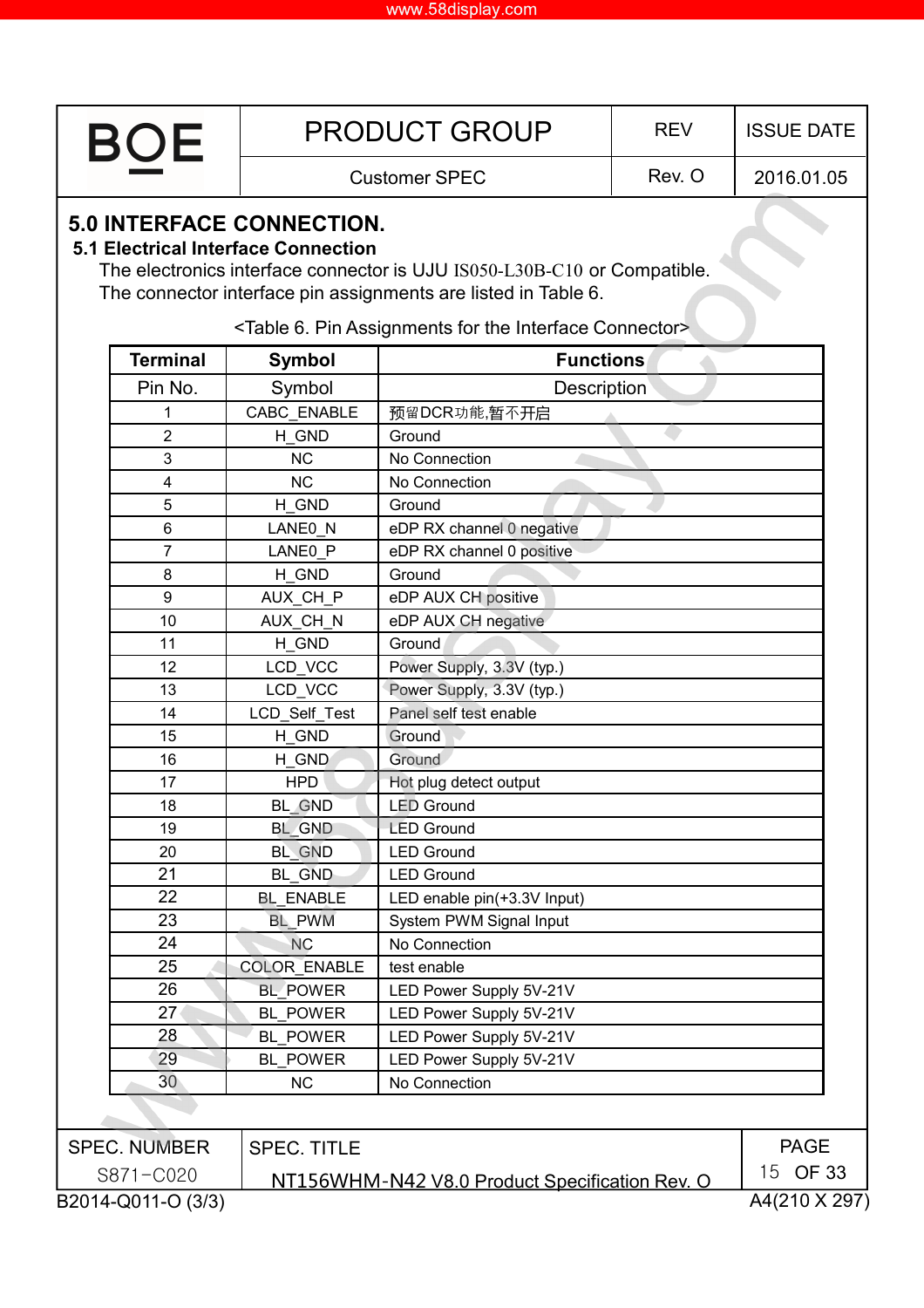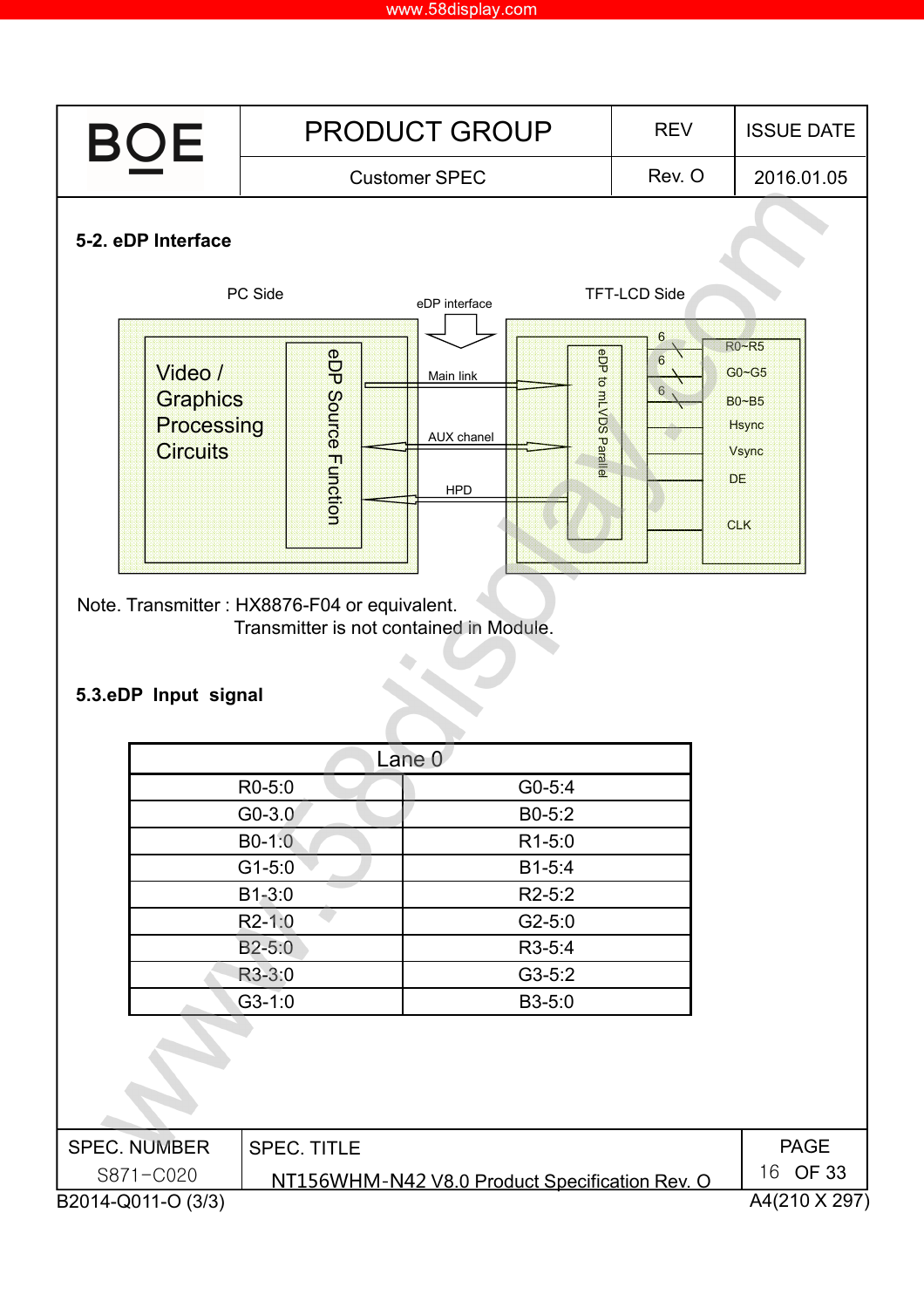| <b>BOF</b><br><b>The Common</b> | <b>PRODUCT GROUP</b> | <b>RFV</b> | <b>ISSUE DATE</b> |
|---------------------------------|----------------------|------------|-------------------|
|                                 | <b>Customer SPEC</b> | Rev. O     | 2016.01.05        |
|                                 |                      |            |                   |

# **5.4 Back-light & LCM Interface Connection**

Interface Connector: **UJU** PF040-B09B-C09

<Table 7. Pin Assignments for the BLU & LCM Connector>

| Pin No. | Symbol    | Description            | Pin No. | Symbol    | <b>Description</b>          |
|---------|-----------|------------------------|---------|-----------|-----------------------------|
|         | LED1      | LED cathode connection | 6       | <b>NC</b> | No Connection               |
| 2       | LED2      | LED cathode connection |         | Vout      | <b>LED</b> anode connection |
| 3       | LED3      | LED cathode connection | 8       | Vout      | <b>LED</b> anode connection |
| 4       | LED4      | LED cathode connection | 9       | Vout      | <b>LED</b> anode connection |
| 5       | <b>NC</b> | No Connection          |         |           |                             |

| <b>SPEC. NUMBER</b> | SPEC. TITLE                                    | PAGE          |
|---------------------|------------------------------------------------|---------------|
| S871-C020           | NT156WHM-N42 V8.0 Product Specification Rev. O | 17 OF 33      |
| B2014-Q011-O (3/3)  |                                                | A4(210 X 297) |
|                     |                                                |               |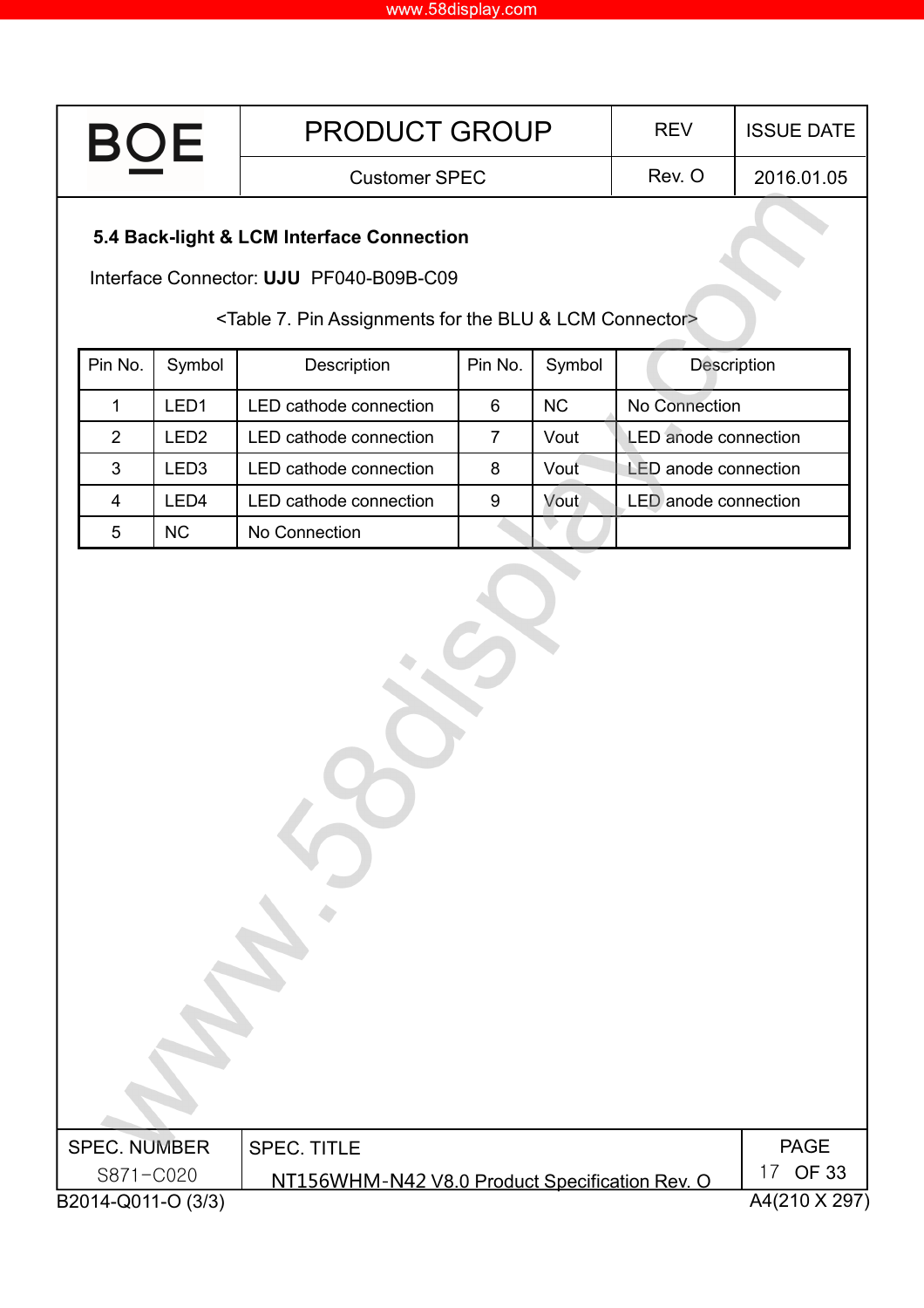| <b>BOE</b> | <b>PRODUCT GROUP</b> | <b>RFV</b> | <b>ISSUE DATE</b> |
|------------|----------------------|------------|-------------------|
|            | <b>Customer SPEC</b> | Rev. O     | 2016.01.05        |
|            |                      |            |                   |

# **6.0 SIGNAL TIMING SPECIFICATION**

### **6.1 The NT156WHM-N42 V8.0 is operated by the DE only.**

| <b>Item</b>                         |                                | Symbols   | Min  | <b>Typ</b> | <b>Max</b> | Unit       |
|-------------------------------------|--------------------------------|-----------|------|------------|------------|------------|
|                                     | Frequency                      | 1/Tc      | 67.5 | 72.3       | 76.3       | <b>MHz</b> |
| <b>Clock</b>                        | <b>High Time</b>               | Tch       |      | 4/7        |            | Tc         |
|                                     | Low Time                       | Tcl       |      | 3/7        |            | Tc         |
|                                     |                                |           | 778  | 790        | 802        | lines      |
|                                     | <b>Frame Period</b>            | Tv        |      | 60         |            | Hz         |
|                                     |                                |           |      | 16.7       |            | ms         |
|                                     | <b>Vertical Display Period</b> | Tvd       | 768  | 768        | 768        | lines      |
| One line Scanning<br>Period         |                                | <b>Th</b> | 1446 | 1526       | 1586       | clocks     |
| <b>Horizontal Display</b><br>Period |                                | Tha       | 1366 | 1366       | 1366       | clocks     |

Note<sup>※</sup>: This Module can support low frame refresh rate 50Hz & 40Hz.

| <b>SPEC. NUMBER</b> | <b>SPEC. TITLE</b>                             | <b>PAGE</b>   |
|---------------------|------------------------------------------------|---------------|
| S871-C020           | NT156WHM-N42 V8.0 Product Specification Rev. O | 18 OF 33      |
| B2014-Q011-O (3/3)  |                                                | A4(210 X 297) |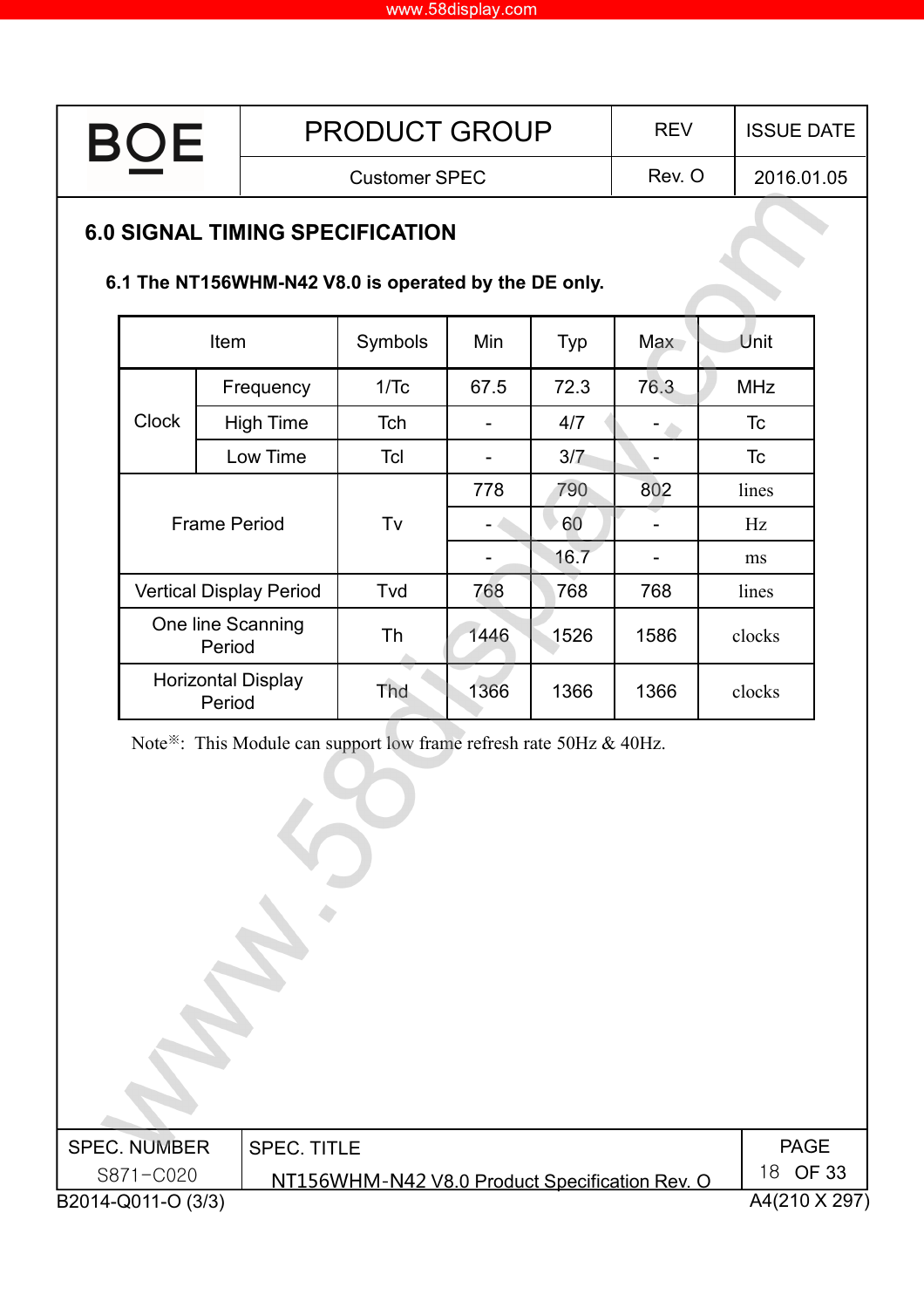| <b>BOE</b> | <b>PRODUCT GROUP</b> | <b>REV</b> | <b>ISSUE DATE  </b> |
|------------|----------------------|------------|---------------------|
|            | Customer SPEC        | Rev. C     | 2016.01.05          |

# **6.2 eDP Rx Interface Timing Parameter**

The specification of the eDP Rx interface timing parameter is shown in Table 8.

| <b>Item</b>                                                                                  | <b>Symbol</b>                  | Min | <b>Typ</b> | Max  | Unit. | <b>Remark</b> |
|----------------------------------------------------------------------------------------------|--------------------------------|-----|------------|------|-------|---------------|
| Spread spectrum clock                                                                        | <b>SSC</b>                     |     | 0.5        |      | %     |               |
| Differential peak-to-peak input volt<br>age at package pins                                  | VRX-DIFFp-p                    | 100 | 0          | 1320 | mV    |               |
| Rx input DC common mode<br>voltage                                                           | VRX_DC_CM                      |     | <b>GND</b> |      | v     |               |
| Differential termination<br>resistance                                                       | RRX-DIFF                       | 80  |            | 100  | Ω     |               |
| Single-ended termination<br>resistance                                                       | RRX-SE                         | 40  |            | 60   | Ω     |               |
| Rx short circuit current limit                                                               | <b>IRX_SHORT</b>               |     |            | 20   | mA    |               |
| Intra-pair skew at Rx package pins<br>(HBR)<br>RX intra-pair skew tolerance at<br><b>HBR</b> | LRX_SKEW_<br><b>INTRA PAIR</b> |     |            | 150  | ps    |               |

### <Table 8. eDP Rx Interface Timing Specification>

| <b>SPEC. NUMBER</b> | <b>SPEC. TITLE</b>                             | <b>PAGE</b>   |
|---------------------|------------------------------------------------|---------------|
| S871-C020           | NT156WHM-N42 V8.0 Product Specification Rev. O | 19 OF 33      |
| B2014-Q011-O (3/3)  |                                                | A4(210 X 297) |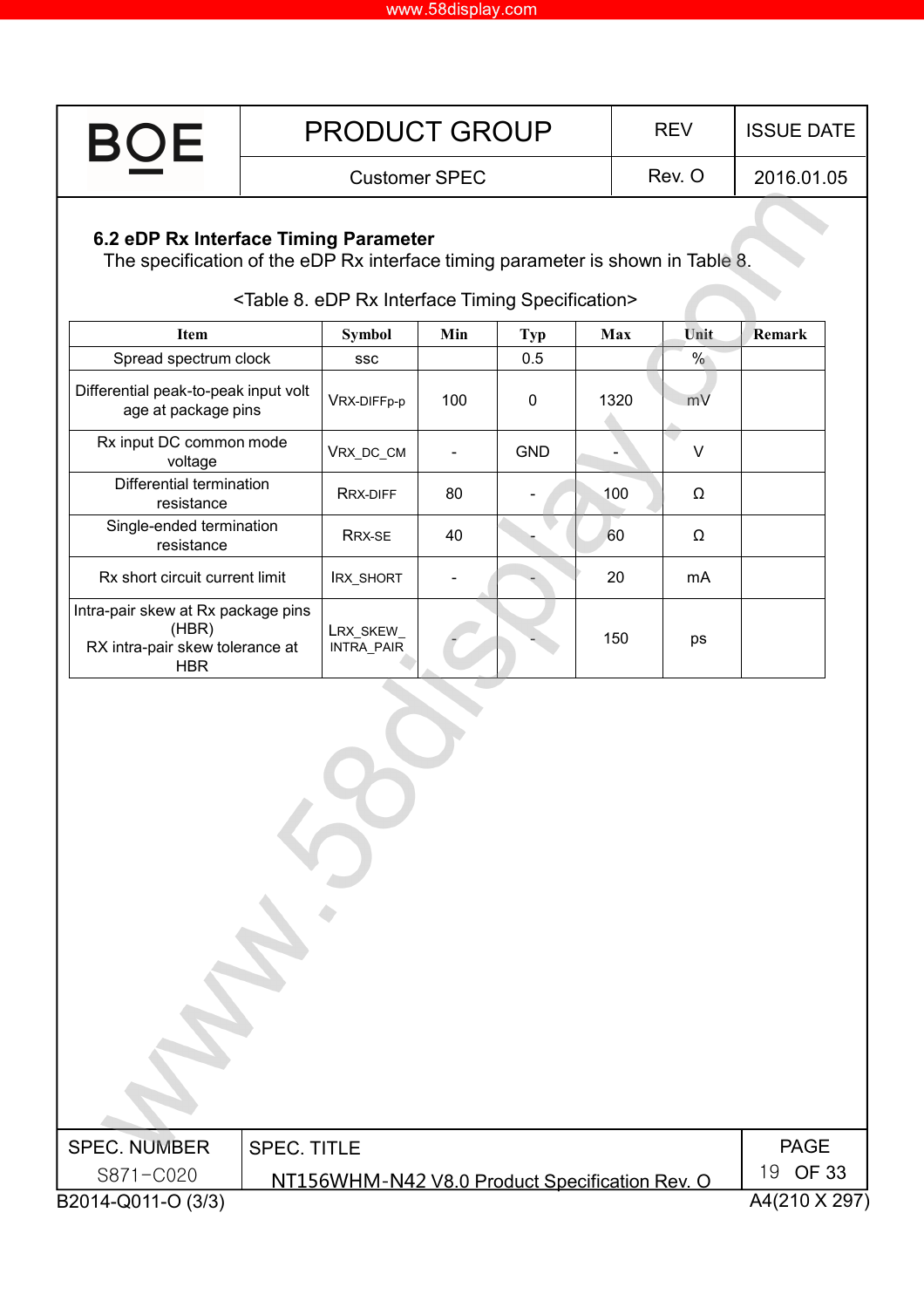#### www.58display.com

**BOE** 

Customer SPEC Rev. O

2016.01.05

# **7.0 INPUT SIGNALS, BASIC DISPLAY COLORS & GRAY SCALE OF COLORS**

|                     | Colors &              |                                                                                                   | Data signal                                                                         |                                                          |
|---------------------|-----------------------|---------------------------------------------------------------------------------------------------|-------------------------------------------------------------------------------------|----------------------------------------------------------|
|                     | <b>Gray scale</b>     | R0 R1 R2 R3 R4 R5                                                                                 | G0 G1 G2 G3 G4 G5                                                                   | <b>B0 B1</b><br><b>B2 B3 B4 B5</b>                       |
|                     | <b>Black</b>          | 0<br>0<br>0<br>0<br>0<br>0                                                                        | 0<br>0<br>0<br>0<br>0<br>0                                                          | 0<br>0<br>$\bf{0}$<br>0<br>0<br>0                        |
|                     | <b>Blue</b>           | 0<br>0<br>0<br>0<br>0<br>0                                                                        | 0<br>0<br>0<br>0<br>0<br>0                                                          | 1<br>1<br>1<br>1<br>1<br>1                               |
| <b>Basic</b>        | Green                 | 0<br>0<br>0<br>0<br>0<br>0                                                                        | 1<br>1<br>1<br>1<br>1<br>1                                                          | 0<br>0<br>0<br>0<br>0<br>0                               |
| colors              | <b>Light Blue</b>     | 0<br>0<br>0<br>0<br>0<br>0                                                                        | 1<br>1<br>1<br>1<br>1<br>1                                                          | 1<br>1<br>1<br>1<br>1<br>1                               |
|                     | Red                   | 1<br>1<br>1<br>1<br>1<br>1                                                                        | 0<br>0<br>0<br>0<br>0<br>0                                                          | $\bf{0}$<br>0<br>0<br>0<br>0<br>0                        |
|                     | <b>Purple</b>         | 1<br>1<br>1<br>1<br>1<br>1                                                                        | 0<br>0<br>0<br>0<br>0<br>0                                                          | 1<br>1<br>1<br>1<br>1<br>1                               |
|                     | Yellow                | 1<br>1<br>1<br>1<br>1<br>1                                                                        | 1<br>1<br>1<br>1<br>1<br>1                                                          | 0<br>0<br>0<br>0<br>0<br>0                               |
|                     | White                 | 1<br>1<br>1<br>1<br>1<br>1                                                                        | 1<br>1<br>1<br>1<br>$\blacktriangleleft$<br>1                                       | 1<br>1<br>1<br>1<br>1<br>1                               |
|                     | <b>Black</b>          | 0<br>0<br>0<br>0<br>0<br>0                                                                        | $\bf{0}$<br>$\bf{0}$<br>0<br>0<br>0<br>0                                            | 0<br>0<br>0<br>$\mathbf 0$<br>0<br>0                     |
|                     | Δ                     | 0<br>1<br>0<br>0<br>0<br>0                                                                        | $\bf{0}$<br>0<br>0<br>0<br>$\bf{0}$<br>0                                            | 0<br>0<br>0<br>0<br>0<br>0                               |
|                     | <b>Darker</b>         | 0<br>1<br>0<br>0<br>0<br>0                                                                        | $\bf{0}$<br>$\bf{0}$<br>$\bf{0}$<br>0<br>0<br>0                                     | 0<br>0<br>0<br>0<br>0<br>0                               |
| <b>Gray scale</b>   | $\Delta$              |                                                                                                   | 1                                                                                   |                                                          |
| of Red              | $\boldsymbol{\nabla}$ |                                                                                                   |                                                                                     |                                                          |
|                     | <b>Brighter</b>       | 1<br>1<br>0<br>1<br>1<br>1                                                                        | 0<br>$\bf{0}$<br>0<br>0<br>0<br>0                                                   | 0<br>0<br>0<br>0<br>0<br>0                               |
|                     | ▽                     | 0<br>1<br>1<br>1<br>1<br>1                                                                        | 0<br>0<br>$\bf{0}$<br>0<br>0<br>0                                                   | 0<br>0<br>0<br>0<br>0<br>$\mathbf 0$                     |
|                     | Red                   | 1<br>1<br>1<br>1<br>1<br>1                                                                        | $\bf{0}$<br>$\bf{0}$<br>0<br>0<br>0<br>0                                            | $\mathbf 0$<br>$\mathbf 0$<br>$\mathbf 0$<br>0<br>0<br>0 |
|                     | <b>Black</b>          | 0<br>0<br>0<br>0<br>0<br>0                                                                        | 0<br>0<br>$\mathbf{0}$<br>$\bf{0}$<br>0<br>0                                        | 0<br>0<br>0<br>$\mathbf 0$<br>$\mathbf 0$<br>0           |
|                     | Δ                     | 0<br>0<br>0<br>0<br>0<br>0                                                                        | 0<br>0<br>1<br>$\bf{0}$<br>0<br>0                                                   | 0<br>$\mathbf 0$<br>0<br>0<br>0<br>0                     |
|                     | <b>Darker</b>         | 0<br>$\bf{0}$<br>$\bf{0}$<br>$\bf{0}$<br>0<br>0                                                   | $\bf{0}$<br>$\bf{0}$<br>$\bf{0}$<br>$\bf{0}$<br>0<br>1                              | 0<br>0<br>0<br>0<br>0<br>0                               |
| <b>Gray scale</b>   | Δ                     |                                                                                                   |                                                                                     |                                                          |
| of Green            | $\boldsymbol{\nabla}$ |                                                                                                   |                                                                                     |                                                          |
|                     | <b>Brighter</b>       | $\mathbf 0$<br>$\pmb{0}$<br>0<br>0<br>0<br>0                                                      | $\pmb{0}$<br>1<br>1<br>1<br>1<br>1                                                  | 0<br>0<br>0<br>0<br>0<br>$\pmb{0}$                       |
|                     | ▽                     | 0<br>$\bf{0}$<br>0<br>0<br>$\bf{0}$<br>0                                                          | 0<br>1<br>1<br>1<br>1<br>1                                                          | 0<br>0<br>0<br>0<br>0<br>$\mathbf 0$                     |
|                     | Green                 | $\bf{0}$<br>$\mathbf 0$<br>$\bf{0}$<br>0<br>0<br>0                                                | 1<br>1<br>1<br>1<br>1<br>1                                                          | 0<br>0<br>0<br>0<br>$\mathbf 0$<br>0                     |
|                     | <b>Black</b>          | $\bf{0}$<br>$\bf{0}$<br>0<br>0<br>$\bf{0}$<br>0                                                   | $\mathbf 0$<br>$\bf{0}$<br>$\bf{0}$<br>$\mathbf{0}$<br>0<br>0                       | 0<br>0<br>0<br>0<br>$\mathbf 0$<br>$\mathbf{0}$          |
|                     | Δ                     | $\bf{0}$<br>0<br>0<br>$\bf{0}$<br>0<br>0                                                          | 0<br>0<br>0<br>0<br>0<br>0                                                          | 1<br>0<br>0<br>0<br>0<br>$\mathbf 0$                     |
|                     | <b>Darker</b>         | $\bf{0}$<br>0<br>$\mathbf 0$<br>0<br>0<br>0                                                       | $\bf{0}$<br>$\bf{0}$<br>$\bf{0}$<br>0<br>0<br>0                                     | 0<br>0<br>0<br>0<br>0<br>1                               |
| <b>Gray scale</b>   | $\Delta$              |                                                                                                   |                                                                                     |                                                          |
| of Blue             | $\boldsymbol{\nabla}$ |                                                                                                   |                                                                                     |                                                          |
|                     | <b>Brighter</b>       | $\mathbf{0}$<br>$\bf{0}$<br>$\bf{0}$<br>$\pmb{0}$<br>0<br>0                                       | $\mathbf 0$<br>$\mathbf 0$<br>$\mathbf 0$<br>0<br>0<br>0                            | 1<br>0<br>1<br>1<br>1<br>1                               |
|                     | Δ                     | $\bf{0}$<br>0<br>$\bf{0}$<br>0<br>0<br>0                                                          | 0<br>0<br>0<br>0<br>0<br>0                                                          | 0<br>1<br>1<br>1<br>1<br>1                               |
|                     | <b>Blue</b>           | $\mathbf 0$<br>$\mathbf 0$<br>0<br>0<br>0<br>0                                                    | $\bf{0}$<br>$\bf{0}$<br>$\bf{0}$<br>$\bf{0}$<br>0<br>0                              | 1<br>1<br>1<br>1<br>1<br>1                               |
|                     | <b>Black</b>          | $\bf{0}$<br>$\bf{0}$<br>0<br>0<br>0<br>0                                                          | $\bf{0}$<br>0<br>0<br>0<br>0<br>0                                                   | 0<br>0<br>0<br>0<br>0<br>$\mathbf 0$                     |
| Gray                | $\Delta$              | $\bf{0}$<br>1<br>0<br>0<br>0<br>0                                                                 | 0<br>1<br>0<br>0<br>0<br>0                                                          | 1<br>0<br>0<br>0<br>0<br>0                               |
| scale               | <b>Darker</b>         | $\mathbf{0}$<br>1<br>0<br>0<br>0<br>$\bf{0}$                                                      | 0<br>$\bf{0}$<br>$\bf{0}$<br>0<br>0<br>1                                            | 0<br>$\mathbf{0}$<br>1<br>0<br>0<br>0                    |
| of                  | Δ                     |                                                                                                   |                                                                                     |                                                          |
| White               | $\Delta$              |                                                                                                   |                                                                                     |                                                          |
| &                   | <b>Brighter</b>       | 1<br>$\mathbf 0$<br>$\overline{1}$<br>$\mathbf{1}$<br>$\mathbf{1}$<br>1                           | $\overline{1}$<br>1<br>$\mathbf 1$<br>$\mathbf 0$<br>$\mathbf{1}$<br>$\mathbf 1$    | 1<br>1<br>0<br>1<br>1<br>1                               |
| <b>Black</b>        | $\Delta$              | $\overline{\mathbf{0}}$<br>1<br>$\mathbf 1$<br>1<br>$\mathbf 1$<br>$\mathbf 1$                    | $\mathbf 0$<br>$\overline{\mathbf{1}}$<br>1<br>1<br>$\mathbf 1$<br>1                | 0<br>1<br>1<br>1<br>1                                    |
|                     | <b>White</b>          | $\mathbf{1}$<br>$\mathbf 1$<br>$\mathbf 1$<br>$\blacktriangleleft$<br>$\mathbf 1$<br>$\mathbf{1}$ | 1<br>1<br>$\mathbf{1}$<br>$\overline{1}$<br>$\mathbf{1}$<br>$\overline{\mathbf{1}}$ | 1<br>1<br>1<br>1<br>1<br>$\mathbf 1$                     |
|                     |                       |                                                                                                   |                                                                                     |                                                          |
| <b>SPEC. NUMBER</b> |                       | <b>SPEC. TITLE</b>                                                                                |                                                                                     | <b>PAGE</b>                                              |
| S871-C020           |                       |                                                                                                   | NT156WHM-N42 V8.0 Product Specification Rev. O                                      | 20 OF 33                                                 |
| B2014-Q011-O (3/3)  |                       |                                                                                                   |                                                                                     | A4(210 X 297)                                            |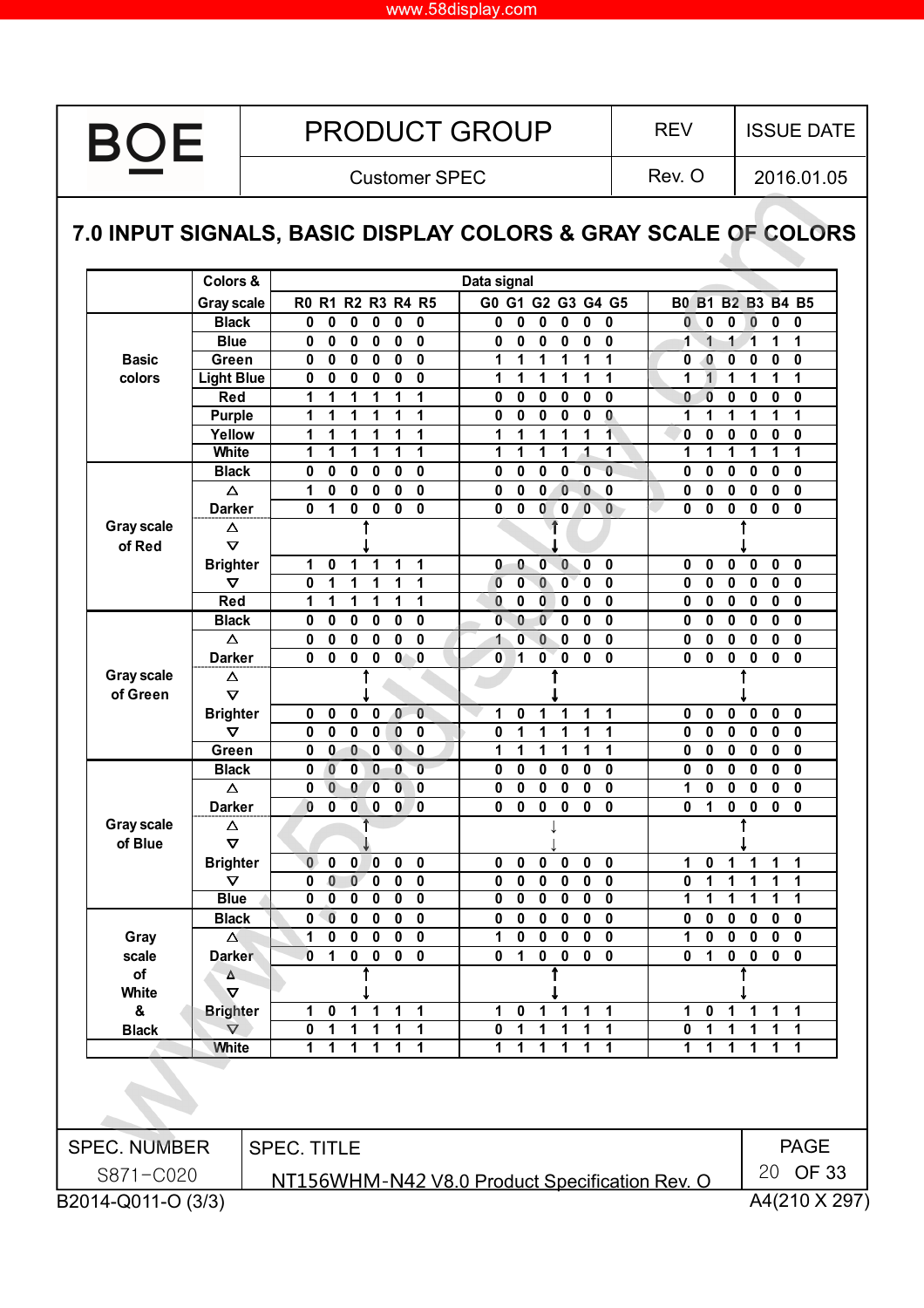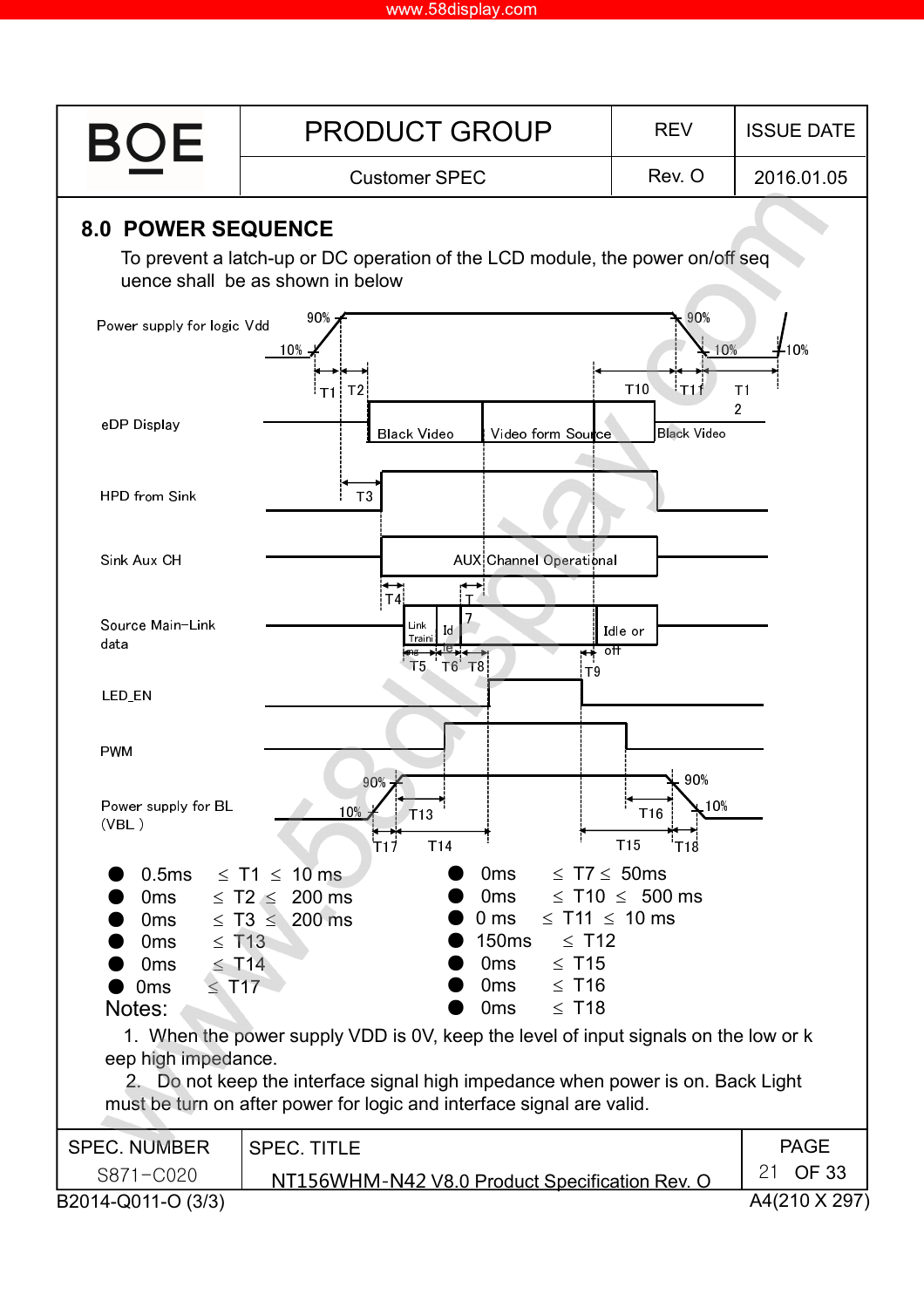| <b>BOF</b> | <b>PRODUCT GROUP</b> | <b>RFV</b> | <b>ISSUE DATE  </b> |
|------------|----------------------|------------|---------------------|
|            | <b>Customer SPEC</b> | Rev. O     | 2016.01.05          |

# **9.0 Connector Description**

Physical interface is described as for the connector on LCM. These connectors are capable of accommodating the following signals and will be following components.

#### **9.1 TFT LCD Module**

| <b>Connector Name /Description</b> | <b>For Signal Connector</b>    |
|------------------------------------|--------------------------------|
| Manufacturer                       | UJU or Compatible              |
| Type/ Part Number                  | IS050-L30B-C10 or Compatible   |
| Mating housing/ Part Number        | I-PEX 20454-030T or Compatible |

| <b>SPEC. NUMBER</b> | <b>SPEC. TITLE</b>                             | PAGE          |
|---------------------|------------------------------------------------|---------------|
| S871-C020           | NT156WHM-N42 V8.0 Product Specification Rev. O | 22 OF 33      |
| B2014-Q011-O (3/3)  |                                                | A4(210 X 297) |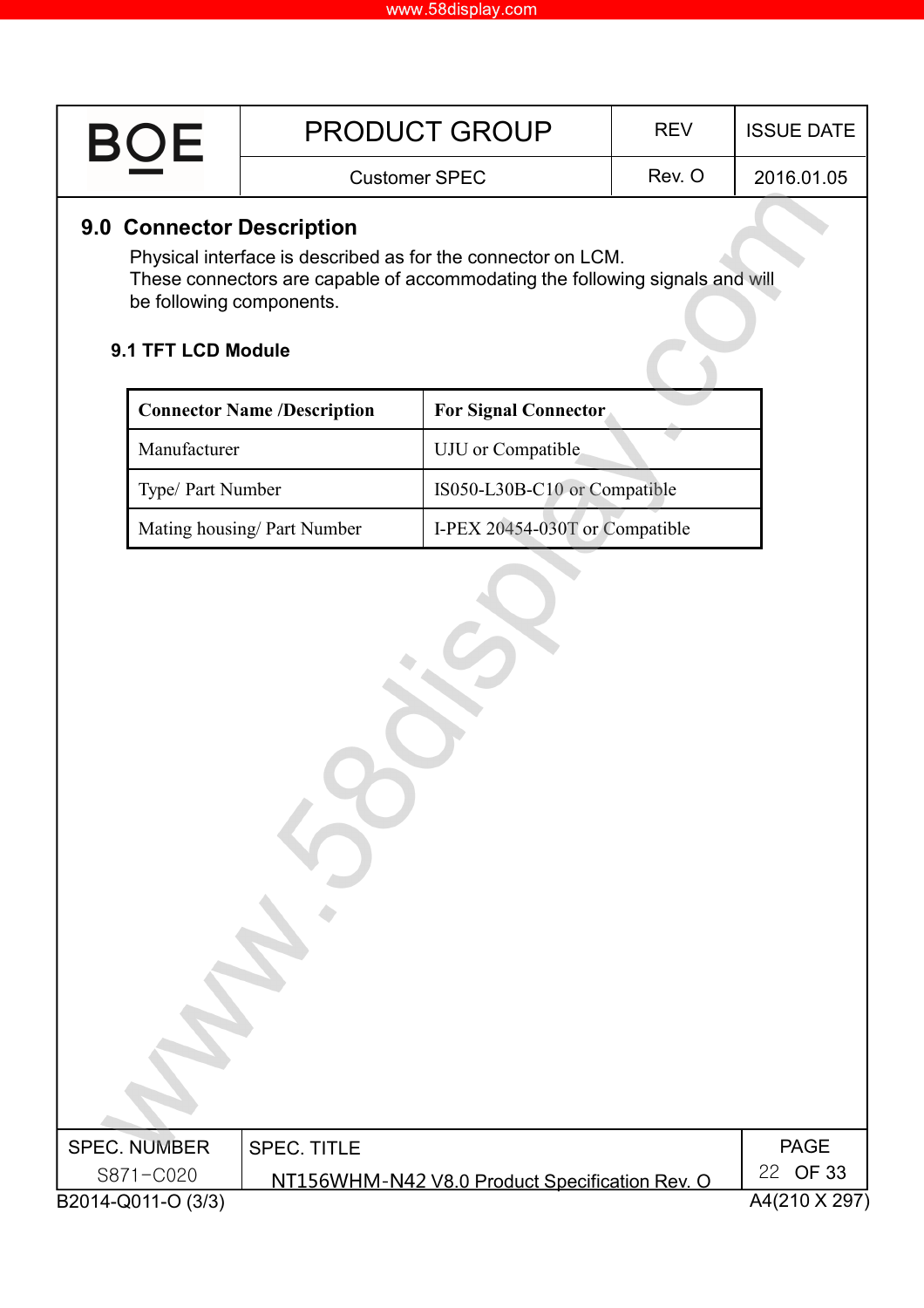| <b>BOE</b>                             | <b>PRODUCT GROUP</b>                                                                                          | <b>REV</b>                     | <b>ISSUE DATE</b> |  |  |  |  |  |  |
|----------------------------------------|---------------------------------------------------------------------------------------------------------------|--------------------------------|-------------------|--|--|--|--|--|--|
|                                        | <b>Customer SPEC</b>                                                                                          | Rev. O                         |                   |  |  |  |  |  |  |
| <b>10.0 MECHANICAL CHARACTERISTICS</b> |                                                                                                               |                                |                   |  |  |  |  |  |  |
| <b>10.1 Dimensional Requirements</b>   |                                                                                                               |                                |                   |  |  |  |  |  |  |
|                                        | FIGURE 6 shows mechanical outlines for the model NT156WHM-N42 V8.0.<br>Other parameters are shown in Table 9. |                                |                   |  |  |  |  |  |  |
|                                        | <table 9.="" dimensional="" parameters=""></table>                                                            |                                |                   |  |  |  |  |  |  |
| <b>Parameter</b>                       | <b>Specification</b>                                                                                          |                                | Unit              |  |  |  |  |  |  |
| <b>Active Area</b>                     | 344.23 (H) $\times$ 193.54(V)                                                                                 |                                |                   |  |  |  |  |  |  |
| Number of pixels                       | 1366 (H) X 768 (V) (1 pixel = $R + G + B$ dots)                                                               |                                |                   |  |  |  |  |  |  |
| Pixel pitch                            | $0.252$ (H) $X$ 0.252 (V)                                                                                     |                                |                   |  |  |  |  |  |  |
| Pixel arrangement                      | <b>RGB Vertical stripe</b>                                                                                    |                                |                   |  |  |  |  |  |  |
| Display colors                         | 262K                                                                                                          |                                |                   |  |  |  |  |  |  |
| Display mode                           | Normally white                                                                                                |                                |                   |  |  |  |  |  |  |
| Dimensional outline                    | 359.5(H)*223.8(V) (W/PCB)*3.2(Max)<br>359.5(H)*206.5(V)*3.2(Max)                                              |                                | mm                |  |  |  |  |  |  |
| Weight                                 | 370(Max)                                                                                                      |                                | gram              |  |  |  |  |  |  |
| <b>Back Light</b>                      | Connector PF040-B09B-C09                                                                                      |                                |                   |  |  |  |  |  |  |
|                                        |                                                                                                               | LED, Horizontal-LED Array type |                   |  |  |  |  |  |  |
| 10.2 Mounting                          |                                                                                                               |                                |                   |  |  |  |  |  |  |
| See FIGURE 6.                          |                                                                                                               |                                |                   |  |  |  |  |  |  |
|                                        | 10.3 Glare and Polarizer Hardness.                                                                            |                                |                   |  |  |  |  |  |  |
| to reduce scratching.                  | The surface of the LCD has an glare coating to maximize readability and hard coating                          |                                |                   |  |  |  |  |  |  |
| 10.4 Light Leakage                     |                                                                                                               |                                |                   |  |  |  |  |  |  |
|                                        | There shall not be visible light from the back-lighting system around the edges of the                        |                                |                   |  |  |  |  |  |  |

screen as seen from a distance 50cm from the screen with an overhead light level of 350lux. 

| <b>SPEC. NUMBER</b> | <b>SPEC. TITLE</b>                             | <b>PAGE</b>   |
|---------------------|------------------------------------------------|---------------|
| S871-C020           | NT156WHM-N42 V8.0 Product Specification Rev. O | 23 OF 33      |
| B2014-Q011-O (3/3)  |                                                | A4(210 X 297) |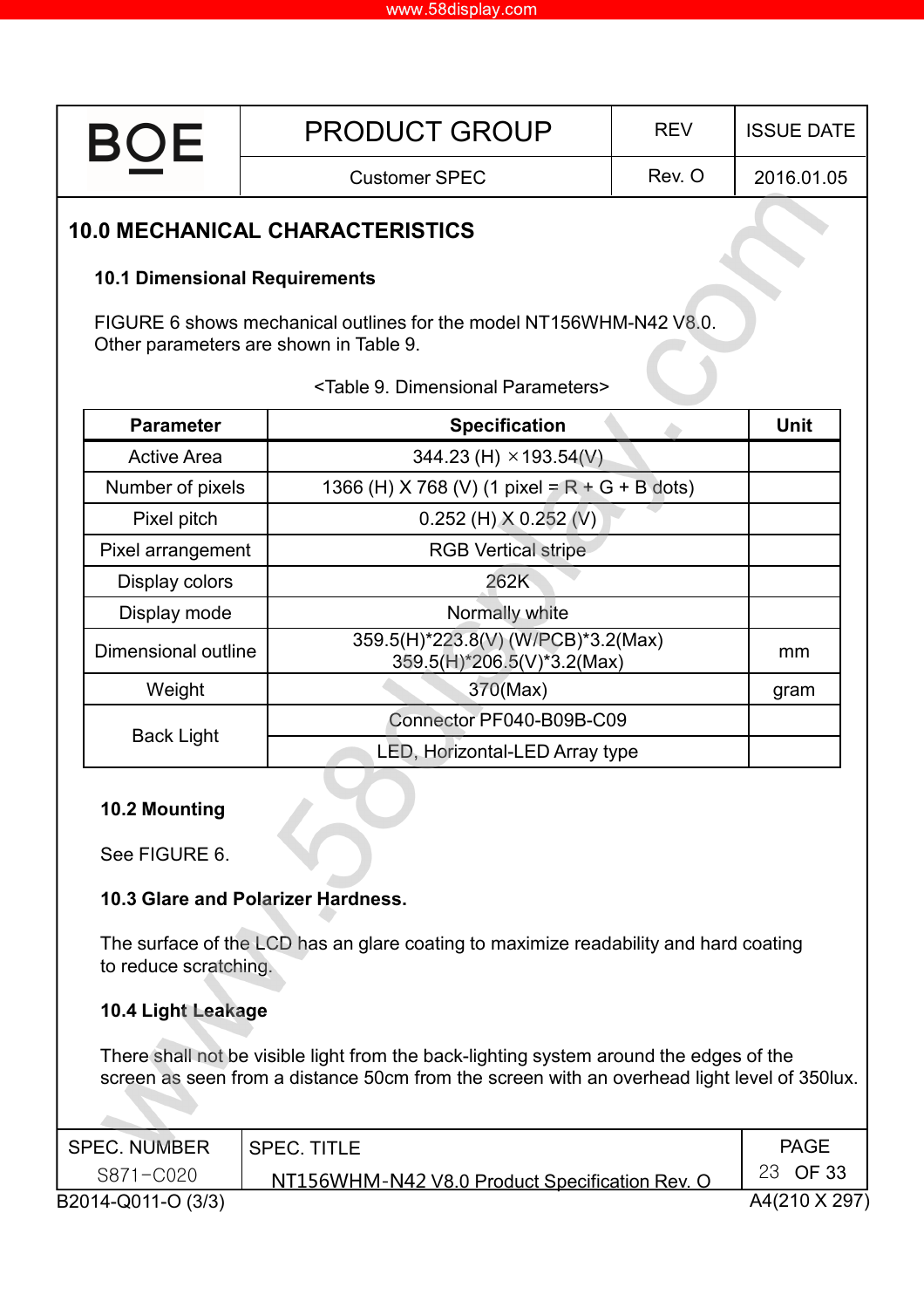| <b>BOE</b>                                    |                                                                                                   |                                          | <b>PRODUCT GROUP</b>             | <b>REV</b>                                                                      | <b>ISSUE DATE</b>     |            |  |  |  |  |  |
|-----------------------------------------------|---------------------------------------------------------------------------------------------------|------------------------------------------|----------------------------------|---------------------------------------------------------------------------------|-----------------------|------------|--|--|--|--|--|
|                                               |                                                                                                   |                                          | <b>Customer SPEC</b>             |                                                                                 | Rev. O                | 2016.01.05 |  |  |  |  |  |
|                                               | <b>11.0 RELIABILITY TEST</b><br>The Reliability test items and its conditions are shown in below. |                                          |                                  |                                                                                 |                       |            |  |  |  |  |  |
| <table 10.="" reliability="" test=""></table> |                                                                                                   |                                          |                                  |                                                                                 |                       |            |  |  |  |  |  |
|                                               | <b>No</b>                                                                                         |                                          | <b>Test Items</b>                | <b>Conditions</b>                                                               |                       |            |  |  |  |  |  |
|                                               | 1                                                                                                 |                                          | High temperature storage test    | Ta = $60 °C$ , 240 hrs                                                          |                       |            |  |  |  |  |  |
|                                               | $\overline{2}$                                                                                    |                                          | Low temperature storage test     | Ta = -20 $^{\circ}$ C, 240 hrs                                                  |                       |            |  |  |  |  |  |
|                                               | 3                                                                                                 | operation test                           | High temperature & high humidity | Ta = 50 °C, 80%RH, 240 hrs                                                      |                       |            |  |  |  |  |  |
|                                               | 4                                                                                                 |                                          | High temperature operation test  | Ta = $50 °C$ , 240 hrs                                                          |                       |            |  |  |  |  |  |
|                                               | 5                                                                                                 |                                          | Low temperature operation test   | Ta = $0 °C$ , 240 hrs                                                           |                       |            |  |  |  |  |  |
|                                               | 6                                                                                                 | Thermal shock                            |                                  | Ta = -20 °C $\leftrightarrow$ 60 °C (0.5 hr), 100 cycle                         |                       |            |  |  |  |  |  |
|                                               | $\overline{7}$                                                                                    | <b>Vibration test</b><br>(non-operating) |                                  | 1.5G, 10~500Hz, Half Sine<br>$X, Y, Z$ / Sweep rate : 1 hour                    |                       |            |  |  |  |  |  |
|                                               | 8                                                                                                 | Shock test<br>(non-operating)            |                                  | 220G, Half Sine Wave 2msec<br>$\pm$ X, $\pm$ Y, $\pm$ Z Once for each direction |                       |            |  |  |  |  |  |
|                                               | 9                                                                                                 | (non-operating)                          | Electro-static discharge test    | Air<br>Contact : 150 pF, 330 $\Omega$ , 8 KV                                    | : 150 pF, 330Ω, 15 KV |            |  |  |  |  |  |

### **12.0 HANDLING & CAUTIONS**

- (1) Cautions when taking out the module
	- Pick the pouch only, when taking out module from a shipping package.
- (2) Cautions for handling the module
	- As the electrostatic discharges may break the LCD module, handle the LCD module with care. Peel a protection sheet off from the LCD panel surface as slowly as possible.
	- As the LCD panel and back light element are made from fragile glass material, impulse and pressure to the LCD module should be avoided.
	- As the surface of the polarizer is very soft and easily scratched, use a soft dry cloth without chemicals for cleaning.
	- Do not pull the interface connector in or out while the LCD module is operating.
	- Put the module display side down on a flat horizontal plane.
	- Handle connectors and cables with care.
- (3) Cautions for the operation
	- When the module is operating, do not lose CLK, ENAB signals. If any one of these signals is lost, the LCD panel would be damaged.
	- Obey the supply voltage sequence. If wrong sequence is applied, the module would be damaged.

| <b>SPEC. NUMBER</b> | <b>SPEC. TITLE</b>                             | <b>PAGE</b>   |
|---------------------|------------------------------------------------|---------------|
| S871-C020           | NT156WHM-N42 V8.0 Product Specification Rev. O | 24 OF 33      |
| B2014-Q011-O (3/3)  |                                                | A4(210 X 297) |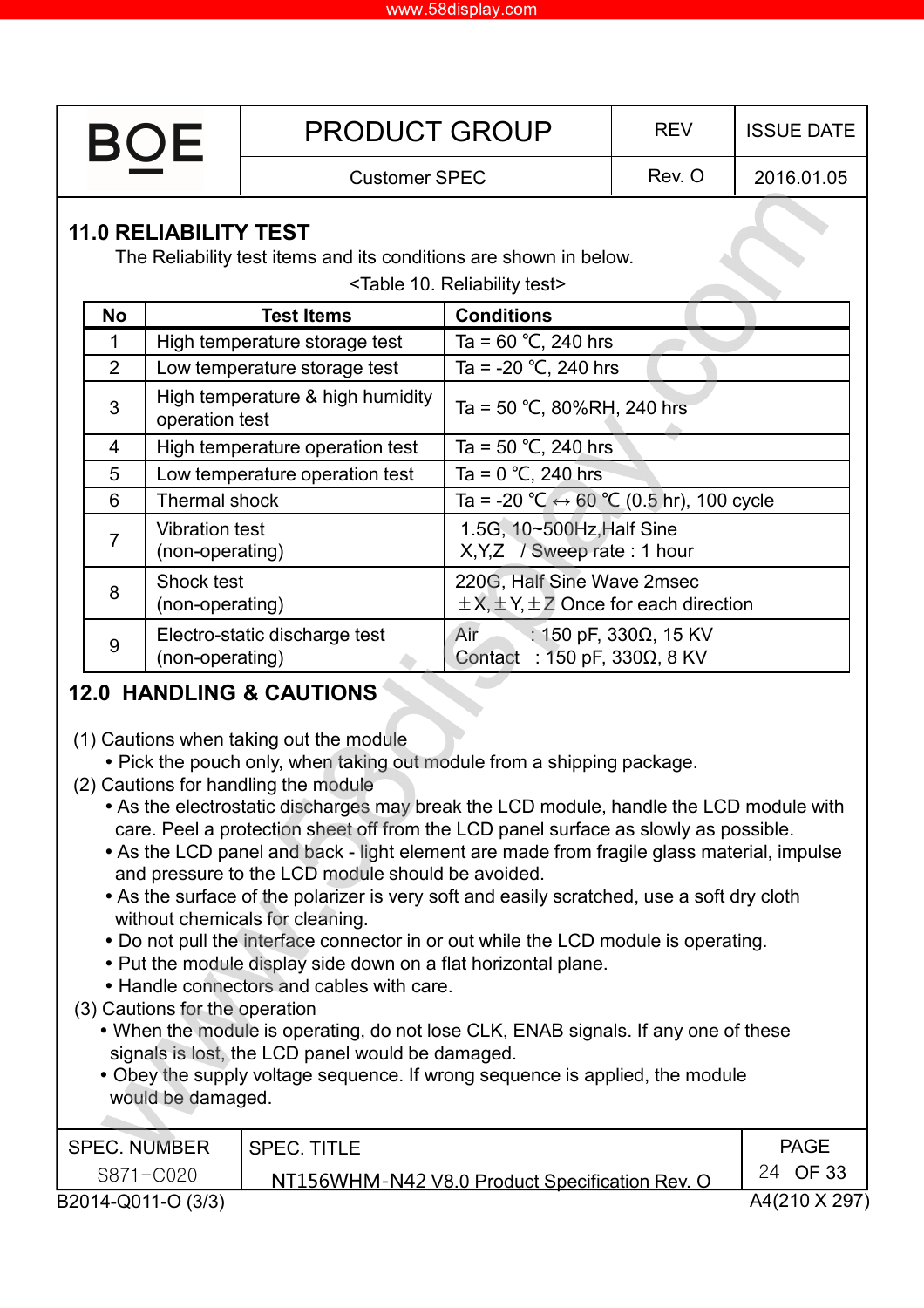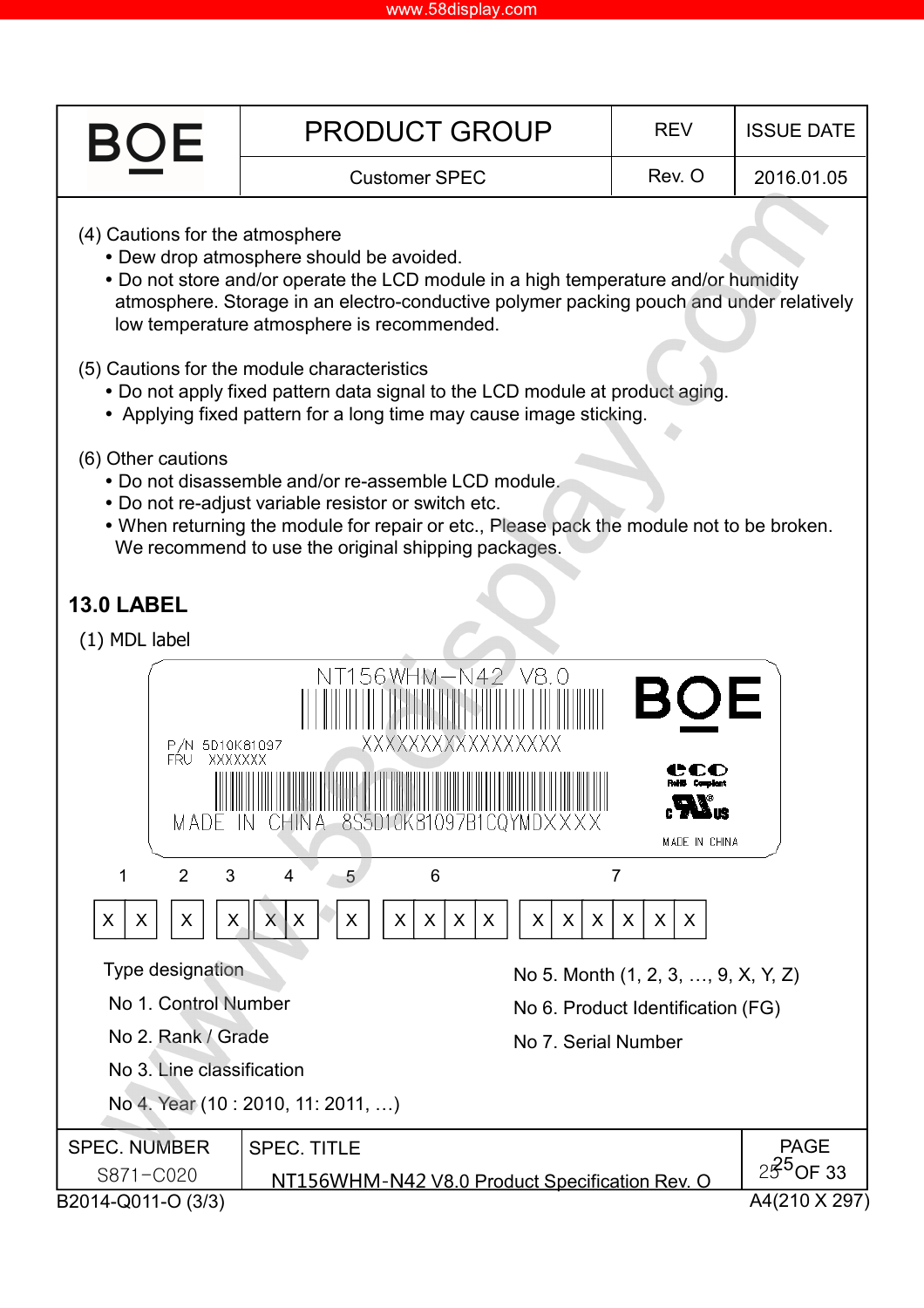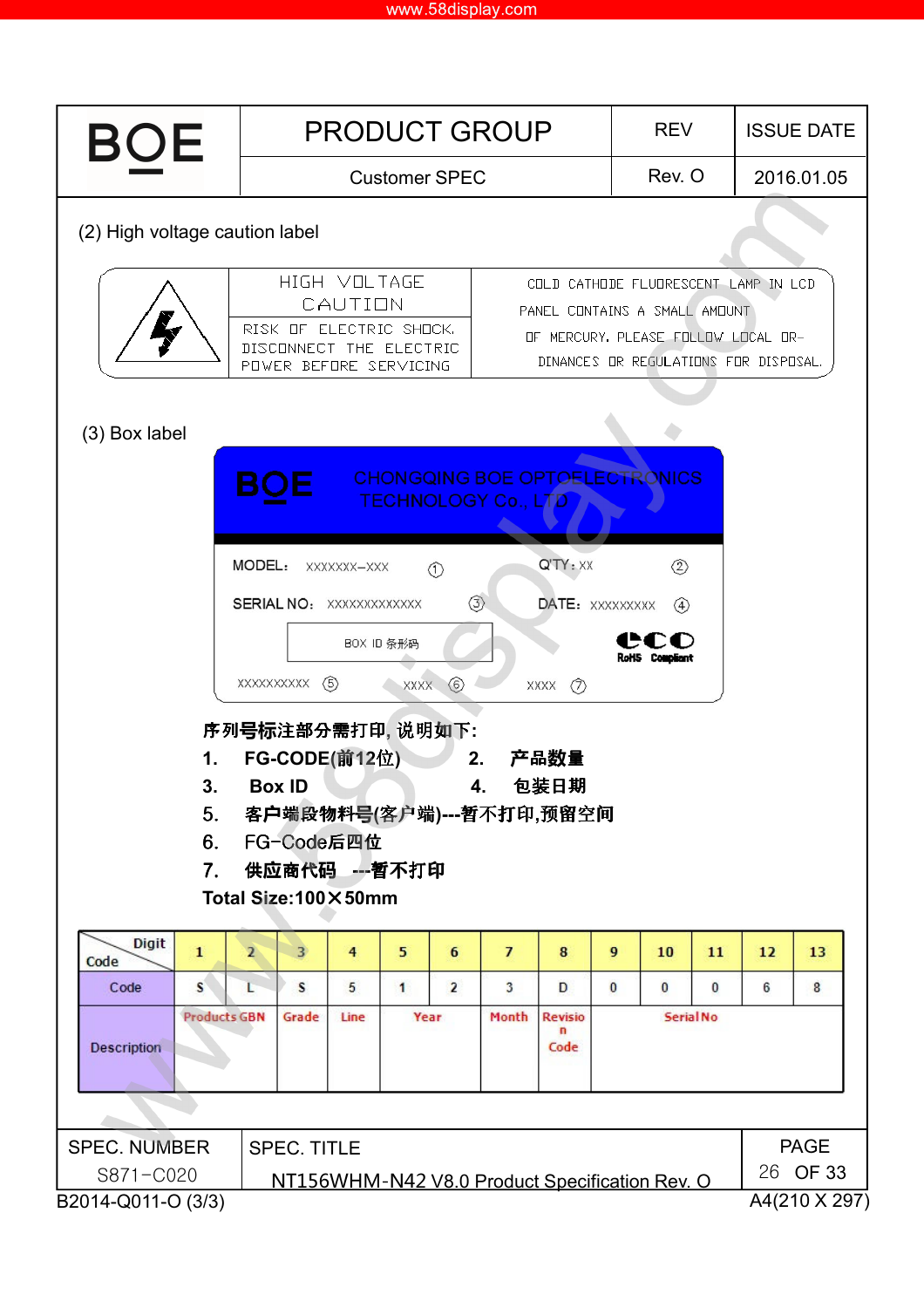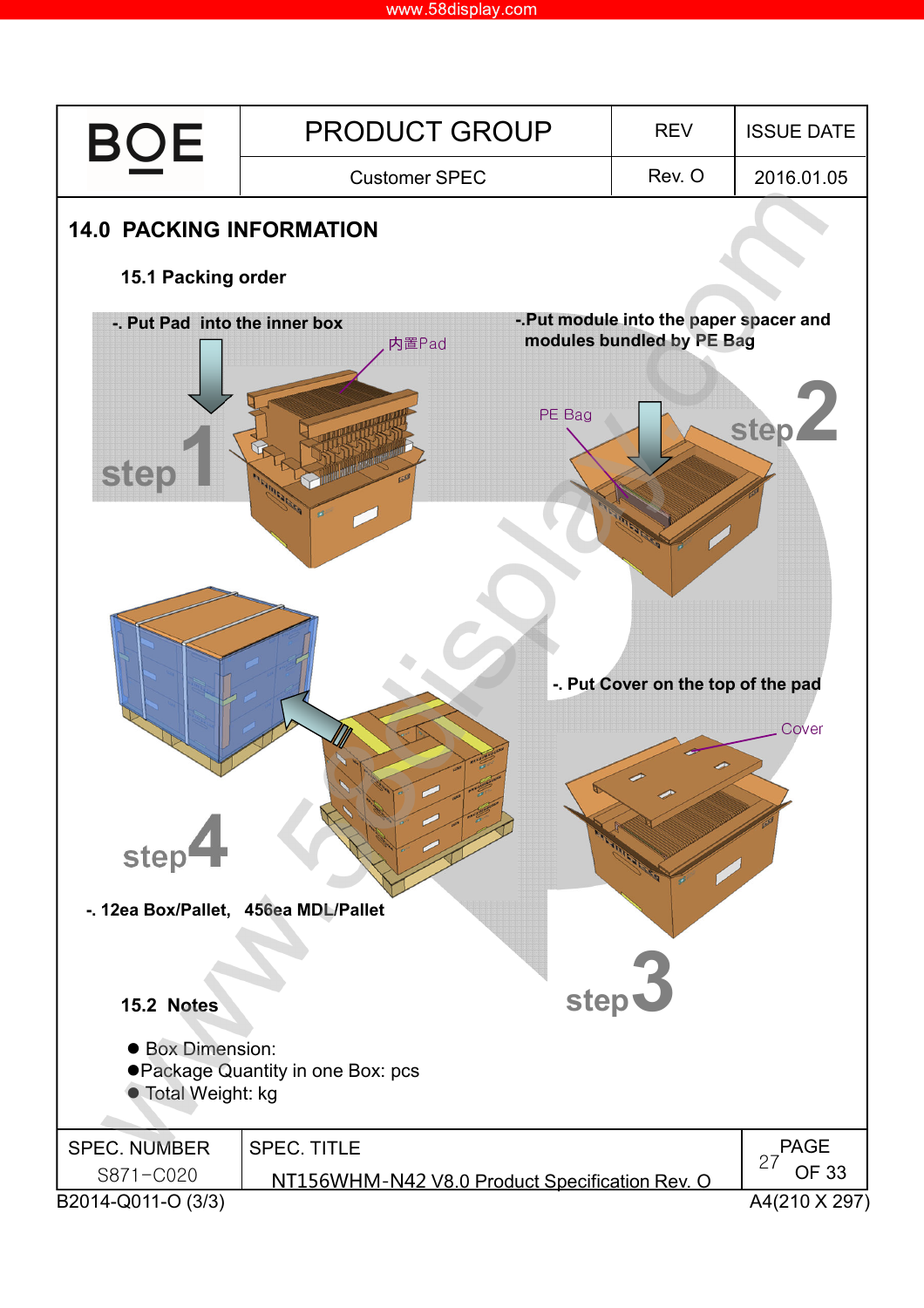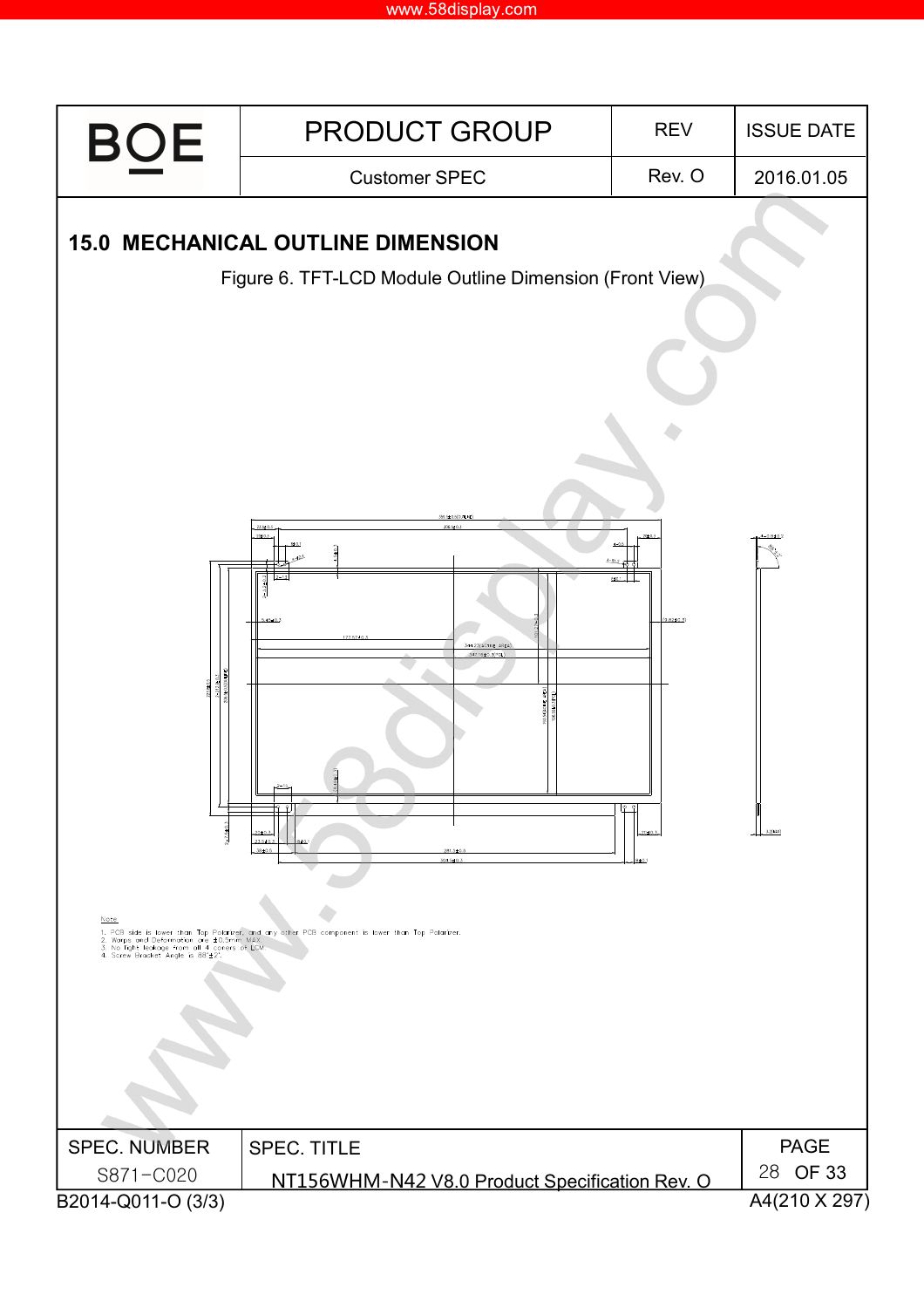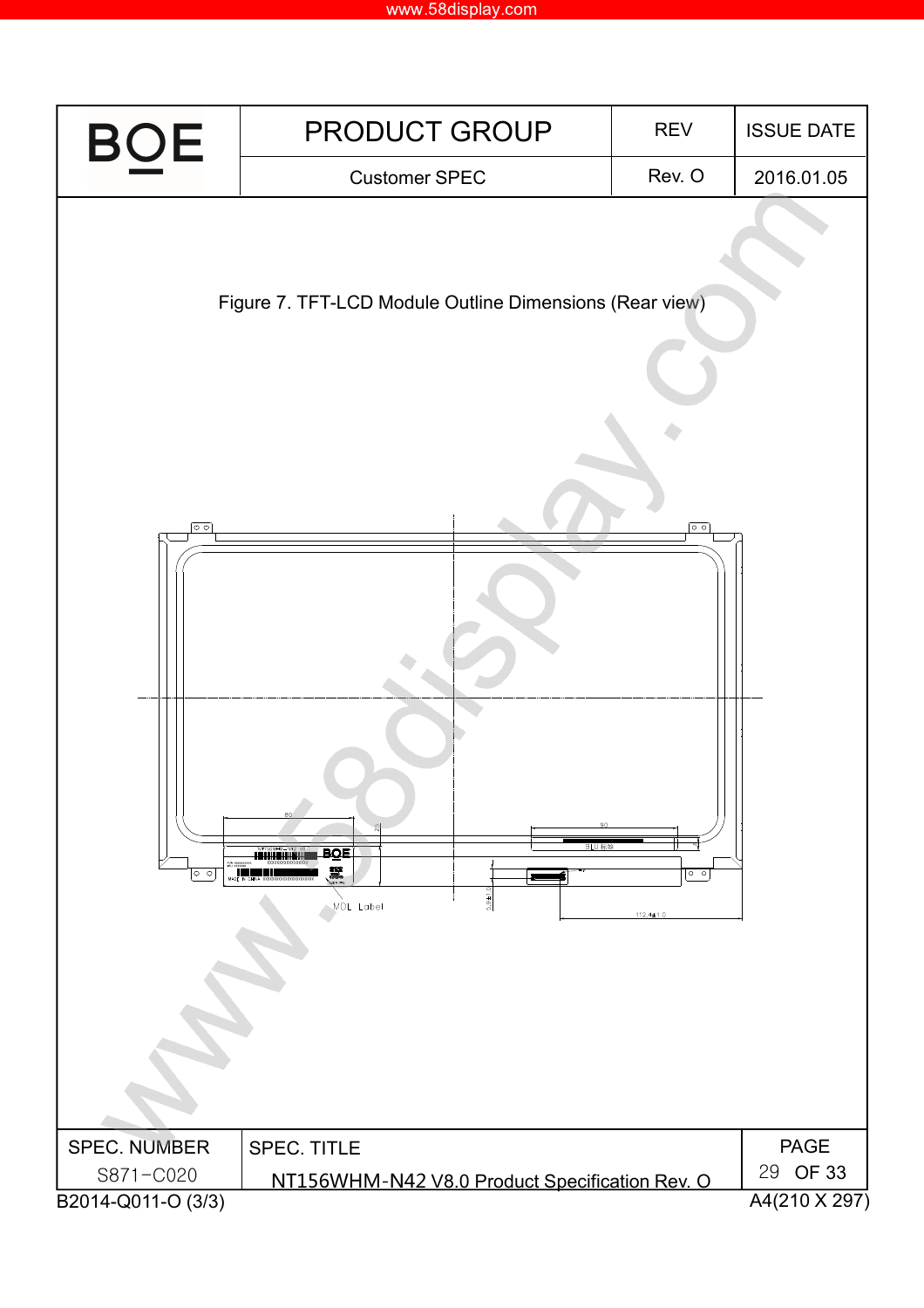| <b>BOE</b>                                                                            |                        |  | <b>PRODUCT GROUP</b> |             |                          |                | <b>REV</b>                                        | <b>ISSUE DATE</b> |  |  |
|---------------------------------------------------------------------------------------|------------------------|--|----------------------|-------------|--------------------------|----------------|---------------------------------------------------|-------------------|--|--|
|                                                                                       |                        |  | <b>Customer SPEC</b> |             |                          |                | Rev. O                                            | 2016.01.05        |  |  |
| 16.0 EDID Table                                                                       |                        |  |                      |             |                          |                |                                                   |                   |  |  |
| Address<br>(HEX)                                                                      | Function               |  | Hex                  | Dec         | Input values.            |                | <b>Notes</b>                                      |                   |  |  |
| 00                                                                                    |                        |  | 00                   | 0           | $\mathbf{0}$             |                |                                                   |                   |  |  |
| 01                                                                                    |                        |  | FF                   | 255         | 255                      |                |                                                   |                   |  |  |
| 02                                                                                    |                        |  | FF                   | 255         | 255                      |                |                                                   |                   |  |  |
| 03                                                                                    |                        |  | FF                   | 255         | 255                      |                |                                                   |                   |  |  |
| 04                                                                                    | Header                 |  | FF                   | 255         | 255                      |                | <b>EDID Header</b>                                |                   |  |  |
| 05                                                                                    |                        |  | FF                   | 255         | 255                      |                |                                                   |                   |  |  |
| 06                                                                                    |                        |  | FF                   | 255         | 255                      |                |                                                   |                   |  |  |
| 07                                                                                    |                        |  | 00                   | 0           | $\mathbf 0$              |                |                                                   |                   |  |  |
| 08                                                                                    | ID Manufacturer        |  | 09                   | 9           |                          |                |                                                   |                   |  |  |
| 09                                                                                    | Name                   |  | E <sub>5</sub>       | 229         | <b>BOE</b>               |                | $ID = BOE$                                        |                   |  |  |
| 0A                                                                                    |                        |  | 75                   | 117         |                          |                |                                                   |                   |  |  |
| 0B                                                                                    | <b>ID Product Code</b> |  | 06                   | 6           | 1653                     |                | $ID = 1653$                                       |                   |  |  |
| 0C                                                                                    |                        |  | 00                   | 0           |                          |                |                                                   |                   |  |  |
| 0D                                                                                    |                        |  | 00                   | $\mathbf 0$ |                          |                |                                                   |                   |  |  |
| 0E                                                                                    | 32-bit serial No.      |  | 00                   | $\mathbf 0$ |                          |                |                                                   |                   |  |  |
| 0F                                                                                    |                        |  | 00                   | 0           |                          |                |                                                   |                   |  |  |
| 10                                                                                    | Week of manufacture    |  | 01                   | 1           | $\overline{1}$           |                |                                                   |                   |  |  |
| 11                                                                                    | Year of Manufacture    |  | 19                   | 25          | 2015                     |                | Manufactured in 2015                              |                   |  |  |
| 12                                                                                    | EDID Structure Ver.    |  | 01                   | 1           | 1                        |                | EDID Ver 1.0                                      |                   |  |  |
| 13                                                                                    | EDID revision #        |  | 04                   | 4           | $\overline{4}$           |                | EDID Rev. 0.4                                     |                   |  |  |
| 14                                                                                    | Video input definition |  | 95                   | 149         | ۰.                       |                | digital signal/DP input                           |                   |  |  |
| 15                                                                                    | Max H image size       |  | 22                   | 34          | 34                       |                | 34 cm (Approx)                                    |                   |  |  |
| 16                                                                                    | Max V image size       |  | 13                   | 19          | 19                       | 19 cm (Approx) |                                                   |                   |  |  |
| 17                                                                                    | Display Gamma          |  | 78                   | 120         | 2.2                      |                | Gamma curve $= 2.2$                               |                   |  |  |
| 18                                                                                    | Feature support        |  | 02                   | 2           |                          |                | RGB display, Preferred Timming mode/RGB 4:4<br>:4 |                   |  |  |
| 19                                                                                    | Red/Green low bits     |  | 24                   | 36          | $\overline{\phantom{a}}$ |                | Red / Green Low Bits                              |                   |  |  |
| 1A                                                                                    | Blue/White low bits    |  | 10                   | 16          |                          |                | Blue / White Low Bits                             |                   |  |  |
| 1B                                                                                    | Red x high bits        |  | 97                   | 151         | 0.590                    |                | $Red(x) = 10010111(0.59)$                         |                   |  |  |
| 1C                                                                                    | Red y high bits        |  | 59                   | 89          | 0.350                    |                | Red (y) = $01011001$ (0.35)                       |                   |  |  |
| 1D                                                                                    | Green x high bits      |  | 54                   | 84          | 0.330                    |                | Green $(x) = 01010100 (0.33)$                     |                   |  |  |
| 1E                                                                                    | Green y high bits      |  | 8E                   | 142         | 0.555                    |                | Green (y) = $10001110$ (0.555)                    |                   |  |  |
| 1F                                                                                    | Blue x high bits       |  | 27                   | 39          | 0.153                    |                | Blue $(x) = 00100111$ (0.153)                     |                   |  |  |
| 20                                                                                    | BLue y high bits       |  | 1E                   | 30          | 0.119                    |                | Blue (y) = $00011110 (0.119)$                     |                   |  |  |
| 21                                                                                    | White x high bits      |  | 50                   | 80          | 0.313                    |                | White $(x) = 01010000 (0.313)$                    |                   |  |  |
| 22                                                                                    | White y high bits      |  | 54                   | 84          | 0.329                    |                | White $(y) = 01010100 (0.329)$                    |                   |  |  |
| 23<br>Established timing 1<br>00<br>0                                                 |                        |  |                      |             |                          |                |                                                   |                   |  |  |
| 24                                                                                    | Established timing 2   |  | 00                   | $\pmb{0}$   |                          |                |                                                   |                   |  |  |
|                                                                                       | <b>SPEC. NUMBER</b>    |  | <b>SPEC. TITLE</b>   |             |                          |                |                                                   | <b>PAGE</b>       |  |  |
|                                                                                       | S871-C020              |  |                      |             |                          |                |                                                   | 30 OF 33          |  |  |
| NT156WHM-N42 V8.0 Product Specification Rev. O<br>A4(210 X 297)<br>B2014-Q011-O (3/3) |                        |  |                      |             |                          |                |                                                   |                   |  |  |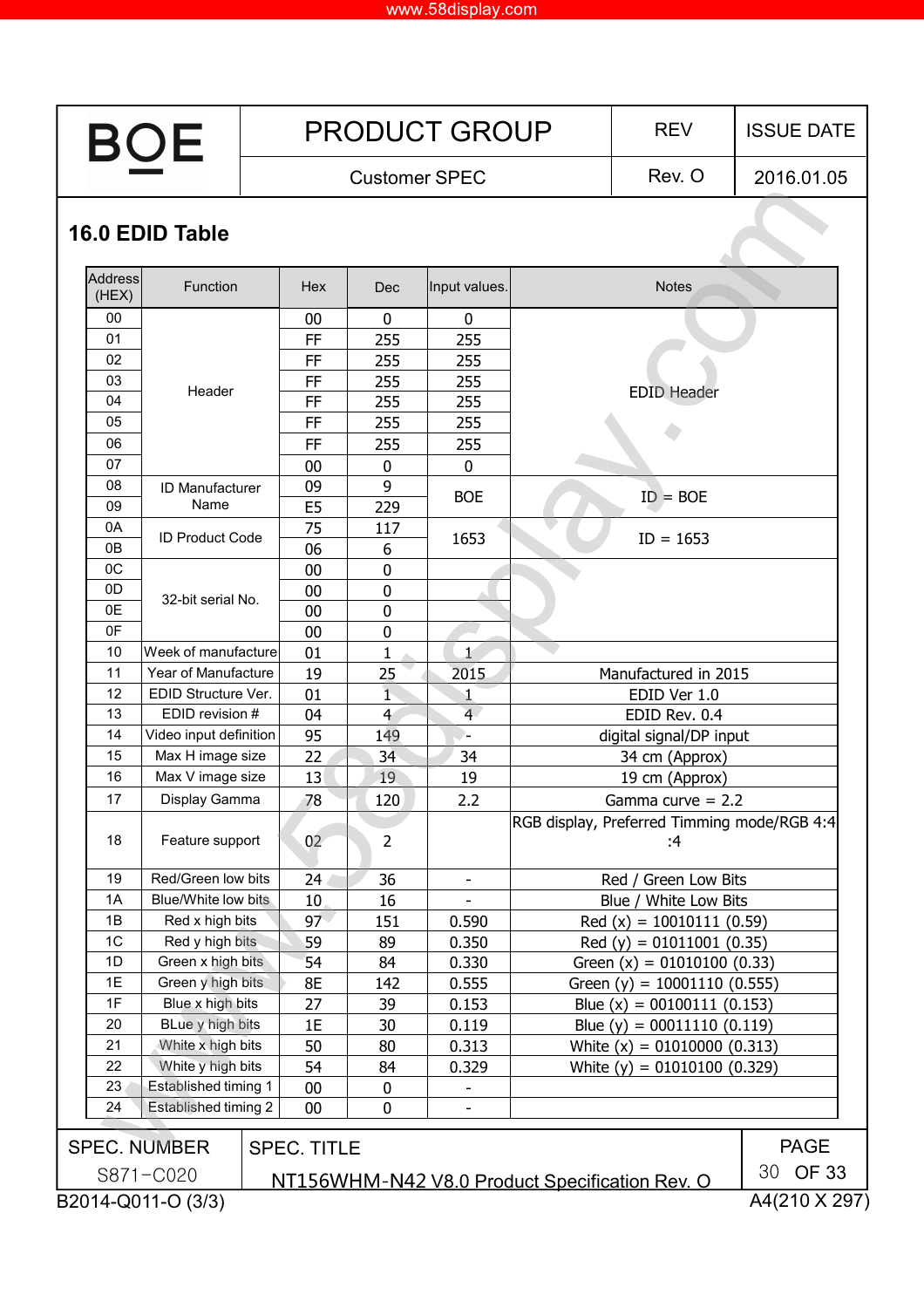| OE |                                 | <b>PRODUCT GROUP</b> |                    |                |                      |  | <b>REV</b>                                                                                                                                                                                     | <b>ISSUE DATE</b>  |
|----|---------------------------------|----------------------|--------------------|----------------|----------------------|--|------------------------------------------------------------------------------------------------------------------------------------------------------------------------------------------------|--------------------|
|    |                                 |                      |                    |                | <b>Customer SPEC</b> |  | Rev. O                                                                                                                                                                                         | 2016.01.05         |
|    |                                 |                      |                    |                |                      |  |                                                                                                                                                                                                |                    |
| 25 | Established timing 3            |                      | 00                 | $\mathbf 0$    |                      |  |                                                                                                                                                                                                |                    |
| 26 | Standard timing #1              |                      | 01                 | 1              |                      |  | Not Used                                                                                                                                                                                       |                    |
| 27 |                                 |                      | 01                 | $\mathbf{1}$   |                      |  |                                                                                                                                                                                                |                    |
| 28 | Standard timing #2              |                      | 01                 | 1              |                      |  | Not Used                                                                                                                                                                                       |                    |
| 29 |                                 |                      | 01                 | 1              |                      |  |                                                                                                                                                                                                |                    |
| 2A | Standard timing #3              |                      | 01                 | 1              |                      |  | Not Used                                                                                                                                                                                       |                    |
| 2B |                                 |                      | 01                 | $\mathbf{1}$   |                      |  |                                                                                                                                                                                                |                    |
| 2C | Standard timing #4              |                      | 01                 | 1              |                      |  | Not Used                                                                                                                                                                                       |                    |
| 2D |                                 |                      | 01                 | 1              |                      |  |                                                                                                                                                                                                |                    |
| 2E | Standard timing #5              |                      | 01                 | 1              |                      |  | <b>Not Used</b>                                                                                                                                                                                |                    |
| 2F |                                 |                      | 01                 | 1              |                      |  |                                                                                                                                                                                                |                    |
| 30 | Standard timing #6              |                      | 01                 | 1              |                      |  | <b>Not Used</b>                                                                                                                                                                                |                    |
| 31 |                                 |                      | 01                 | 1              |                      |  |                                                                                                                                                                                                |                    |
| 32 | Standard timing #7              |                      | 01                 | 1              |                      |  | Not Used                                                                                                                                                                                       |                    |
| 33 |                                 |                      | 01                 | 1              |                      |  |                                                                                                                                                                                                |                    |
| 34 | Standard timing #8              |                      | 01                 | 1              |                      |  | Not Used                                                                                                                                                                                       |                    |
| 35 |                                 |                      | 01                 | 1              |                      |  |                                                                                                                                                                                                |                    |
| 36 |                                 |                      | 3E                 | 62             | 72.3                 |  | 72.3MHz Main clock                                                                                                                                                                             |                    |
| 37 |                                 |                      | 1 <sup>C</sup>     | 28             |                      |  | Hor Active $= 1366$<br>Hor Blanking $= 160$<br>4 bits of Hor. Active + 4 bits of Hor. Blanking<br>Ver Active $= 768$<br>Ver Blanking $= 22$<br>4 bits of Ver. Active + 4 bits of Ver. Blanking |                    |
| 38 |                                 |                      | 56                 | 86             | 1366                 |  |                                                                                                                                                                                                |                    |
| 39 |                                 |                      | A <sub>0</sub>     | 160            | 160                  |  |                                                                                                                                                                                                |                    |
| 3A |                                 |                      | 50                 | 80             | $\sim$               |  |                                                                                                                                                                                                |                    |
| 3B |                                 |                      | 00 <sub>0</sub>    | $\overline{0}$ | 768                  |  |                                                                                                                                                                                                |                    |
| 3C |                                 |                      | 16                 | 22             | 22                   |  |                                                                                                                                                                                                |                    |
| 3D |                                 |                      | 30                 | 48             | L.                   |  |                                                                                                                                                                                                |                    |
| 3E | Detailed                        |                      | 30                 | 48             | 48                   |  | Hor Sync Offset $= 48$                                                                                                                                                                         |                    |
| 3F | timing/monitor<br>descriptor #1 |                      | 20                 | 32             | 32                   |  | H Sync Pulse Width $=$ 32                                                                                                                                                                      |                    |
| 40 |                                 |                      | 36                 | 54             | 3                    |  | V sync Offset $=$ 3 line                                                                                                                                                                       |                    |
| 41 |                                 |                      | $00\,$             | $\mathbf 0$    | 6                    |  | V Sync Pulse width: 6 line                                                                                                                                                                     |                    |
| 42 |                                 |                      | 58                 | 88             | 344                  |  | Horizontal Image Size = $344$ mm (Low 8 bits)                                                                                                                                                  |                    |
| 43 |                                 |                      | C <sub>2</sub>     | 194            | 194                  |  | Vertical Image Size = $194$ mm (Low 8 bits)                                                                                                                                                    |                    |
| 44 |                                 |                      | 10                 | 16             |                      |  | 4 bits of Hor Image Size + 4 bits of Ver Image<br>Size                                                                                                                                         |                    |
| 45 |                                 |                      | 00                 | $\mathbf 0$    | 0                    |  | Hor Border (pixels)                                                                                                                                                                            |                    |
| 46 |                                 | 00                   |                    | $\mathbf 0$    | $\pmb{0}$            |  | Vertical Border (Lines)                                                                                                                                                                        |                    |
| 47 |                                 |                      | 1A                 | 26             |                      |  | Refer to right table                                                                                                                                                                           |                    |
|    |                                 |                      |                    |                |                      |  |                                                                                                                                                                                                |                    |
|    | <b>SPEC. NUMBER</b>             |                      | <b>SPEC. TITLE</b> |                |                      |  |                                                                                                                                                                                                | <b>PAGE</b>        |
|    | S871-C020                       |                      |                    |                |                      |  | NT156WHM-N42 V8.0 Product Specification Rev. O                                                                                                                                                 | <b>OF 33</b><br>31 |
|    | B2014-Q011-O (3/3)              |                      |                    |                |                      |  |                                                                                                                                                                                                | A4(210 X 297)      |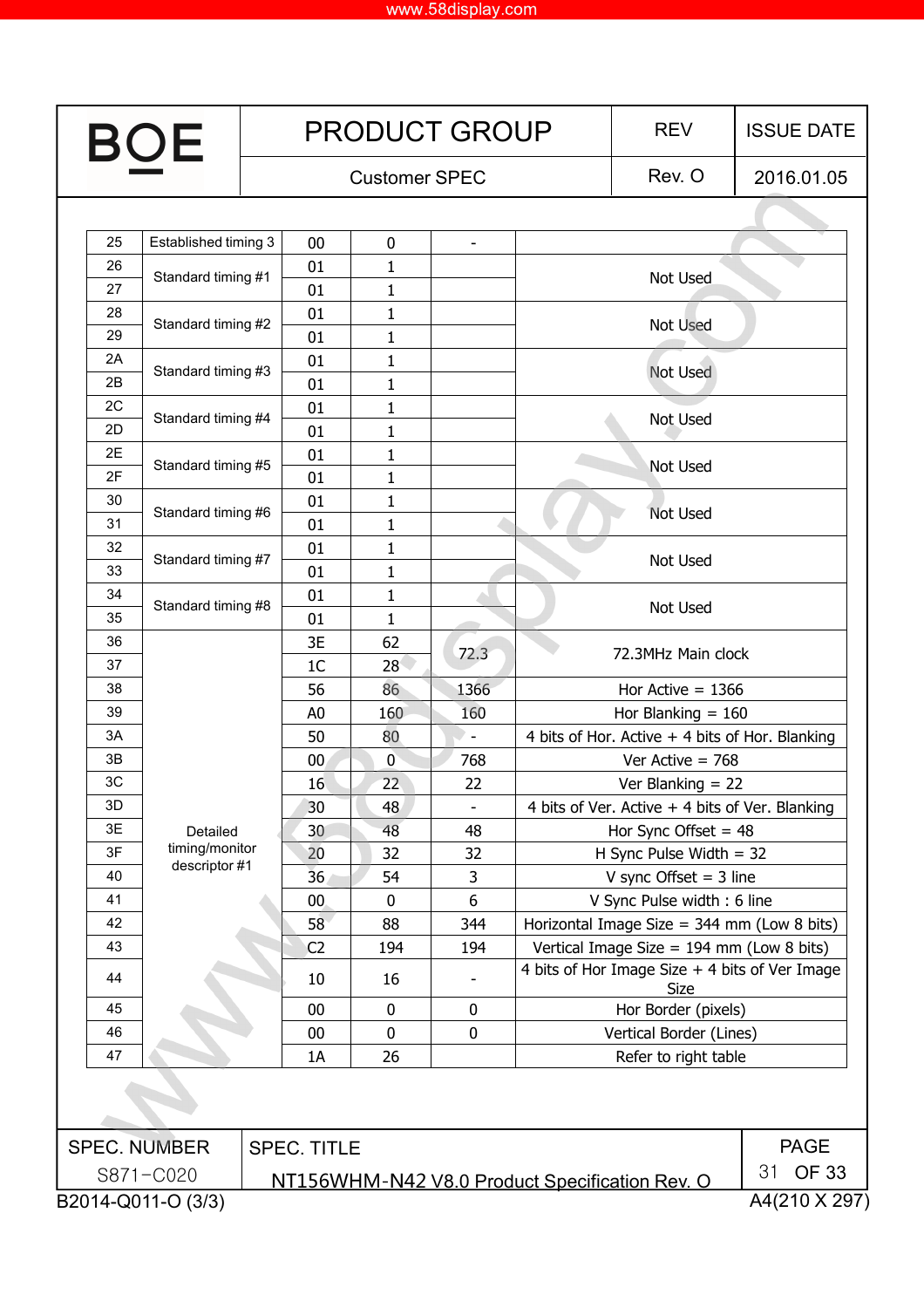| <b>BOE</b>                          |                                 |  |                      |                | <b>PRODUCT GROUP</b> | <b>REV</b> | <b>ISSUE DATE</b>                                      |             |  |
|-------------------------------------|---------------------------------|--|----------------------|----------------|----------------------|------------|--------------------------------------------------------|-------------|--|
|                                     |                                 |  | <b>Customer SPEC</b> |                |                      |            | Rev. O                                                 | 2016.01.05  |  |
| 48                                  |                                 |  | $00\,$               | 0              |                      |            |                                                        |             |  |
| 49                                  |                                 |  | 00                   | 0              | 0.0                  |            | <b>OMHz Main clock</b>                                 |             |  |
| 4A                                  |                                 |  | $00\,$               | $\mathbf 0$    | 0                    |            | Hor Active $= 0$                                       |             |  |
| 4B                                  |                                 |  | $00\,$               | 0              | 0                    |            | Hor Blanking $= 0$                                     |             |  |
| 4C                                  |                                 |  | 00                   | 0              | ÷,                   |            | 4 bits of Hor. Active $+$ 4 bits of Hor. Blanking      |             |  |
| 4D                                  |                                 |  | 00                   | $\mathbf 0$    | $\pmb{0}$            |            | Ver Active $= 768$                                     |             |  |
| 4E                                  |                                 |  | 00                   | $\mathbf 0$    | 0                    |            | Ver Blanking = $0$                                     |             |  |
| 4F                                  |                                 |  | 00                   | $\mathbf 0$    |                      |            | 4 bits of Ver. Active $+$ 4 bits of Ver. Blanking      |             |  |
| 50                                  | Detailed                        |  | 00                   | 0              | 0                    |            | Hor Sync Offset $= 0$                                  |             |  |
| 51                                  | timing/monitor<br>descriptor #2 |  | 00                   | $\pmb{0}$      | 0                    |            | H Sync Pulse Width $= 0$                               |             |  |
| 52                                  |                                 |  | 00                   | $\mathbf 0$    | 0                    |            | V sync Offset $= 0$ line                               |             |  |
| 53                                  |                                 |  | 00                   | $\mathbf 0$    | 0                    |            | V Sync Pulse width: 0 line                             |             |  |
| 54                                  |                                 |  | 00                   | $\mathbf 0$    | $\pmb{0}$            |            | Horizontal Image Size = $0 \text{ mm}$ (Low 8 bits)    |             |  |
| 55                                  |                                 |  | 00                   | 0              | $\pmb{0}$            |            | Vertical Image Size = $0 \text{ mm}$ (Low 8 bits)      |             |  |
| 56                                  |                                 |  | 00                   | 0              |                      |            | 4 bits of Hor Image Size + 4 bits of Ver Image<br>Size |             |  |
| 57                                  |                                 |  | 00                   | 0              | $\mathbf{0}$         |            | Hor Border (pixels)                                    |             |  |
| 58                                  |                                 |  | 00                   | $\mathbf 0$    | 0                    |            | Vertical Border (Lines)                                |             |  |
| 59                                  |                                 |  | 00                   | 0              |                      |            |                                                        |             |  |
| 5A                                  |                                 |  | 00                   | 0.             |                      |            |                                                        |             |  |
| 5B                                  |                                 |  | $00\,$               | $\mathbf{0}$   |                      |            | <b>ASCII Data Sting Tag</b>                            |             |  |
| 5C                                  |                                 |  | $00\,$               | $\overline{0}$ |                      |            |                                                        |             |  |
| 5D                                  |                                 |  | <b>FE</b>            | 254            |                      |            |                                                        |             |  |
| 5E                                  |                                 |  | 00                   | $\overline{0}$ |                      |            |                                                        |             |  |
| 5F                                  |                                 |  | 42                   | 66             | B                    |            |                                                        |             |  |
| 60                                  |                                 |  | 4F                   | 79             | 0                    |            |                                                        |             |  |
| 61                                  |                                 |  | 45                   | 69             | E                    |            |                                                        |             |  |
| 62                                  | Detailed<br>timing/monitor      |  | 20                   | 32             |                      |            |                                                        |             |  |
| 63                                  | descriptor #3                   |  | 43                   | 67             | $\mathsf C$          |            |                                                        |             |  |
| 64                                  |                                 |  | 51                   | 81             | Q                    |            |                                                        |             |  |
| 65                                  |                                 |  | 0A                   | 10             |                      |            | Manufacture name: BOECQ                                |             |  |
| 66                                  |                                 |  | 20                   | 32             |                      |            |                                                        |             |  |
| 67                                  |                                 |  | 20                   | 32             |                      |            |                                                        |             |  |
| 68                                  |                                 |  | 20                   | 32             |                      |            |                                                        |             |  |
| 69                                  |                                 |  | 20                   | 32             |                      |            |                                                        |             |  |
|                                     | 6A                              |  | 20                   | 32             |                      |            |                                                        |             |  |
| 6B                                  |                                 |  | 20                   | 32             |                      |            |                                                        |             |  |
|                                     |                                 |  |                      |                |                      |            |                                                        |             |  |
| <b>SPEC. NUMBER</b>                 |                                 |  | <b>SPEC. TITLE</b>   |                |                      |            |                                                        | <b>PAGE</b> |  |
| 32 OF 33<br>S871-C020               |                                 |  |                      |                |                      |            |                                                        |             |  |
|                                     |                                 |  |                      |                |                      |            | NT156WHM-N42 V8.0 Product Specification Rev. O         |             |  |
| B2014-Q011-O (3/3)<br>A4(210 X 297) |                                 |  |                      |                |                      |            |                                                        |             |  |